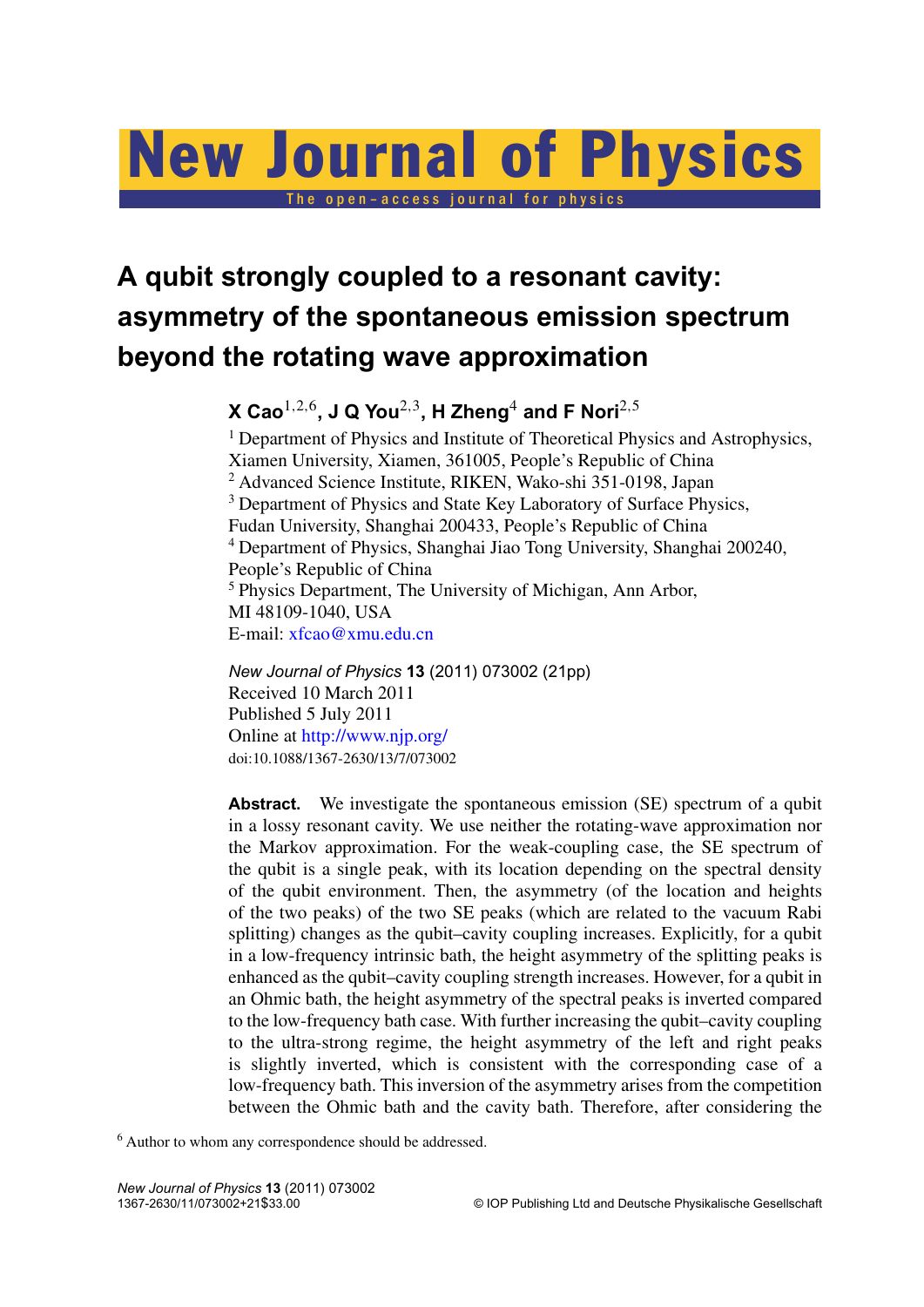anti-rotating terms, our results explicitly show how the height asymmetry in the SE spectrum peaks depends on the qubit–cavity coupling and the type of intrinsic noise experienced by the qubit.

#### **Contents**

| 1. Introduction                                                                                                                                                     | $\overline{2}$          |  |  |  |  |
|---------------------------------------------------------------------------------------------------------------------------------------------------------------------|-------------------------|--|--|--|--|
|                                                                                                                                                                     | $\overline{3}$          |  |  |  |  |
| 1.2. The asymmetry of the two splitting Rabi peaks beyond the rotating wave<br>approximation (RWA) approximation $\ldots \ldots \ldots \ldots \ldots \ldots \ldots$ | $\overline{3}$          |  |  |  |  |
| 2. Beyond the RWA                                                                                                                                                   | $\overline{\mathbf{4}}$ |  |  |  |  |
|                                                                                                                                                                     | 6                       |  |  |  |  |
| 2.2. Derivation of the spontaneous emission (SE) spectrum $\ldots \ldots \ldots \ldots$                                                                             | $\overline{7}$          |  |  |  |  |
| 3. Dependence of the SE spectrum on the baths                                                                                                                       |                         |  |  |  |  |
|                                                                                                                                                                     | 10                      |  |  |  |  |
| 3.2. Combined effect of both intrinsic and cavity baths on the SE spectrum                                                                                          | 11                      |  |  |  |  |
| 14<br>4. Conclusion                                                                                                                                                 |                         |  |  |  |  |
| <b>Acknowledgments</b>                                                                                                                                              | 14                      |  |  |  |  |
| Appendix A. Two unitary transformations on two baths                                                                                                                | 15                      |  |  |  |  |
| Appendix B. Solution of the equation of motion for the density matrix                                                                                               | 16                      |  |  |  |  |
| Appendix C. Derivation of equation (25)                                                                                                                             |                         |  |  |  |  |
| <b>References</b>                                                                                                                                                   | 20                      |  |  |  |  |

#### **1. Introduction**

Strong and ultra-strong qubit–cavity interactions have been achieved in both cavity quantum electrodynamics (QED) and circuit QED systems (see, e.g., [\[1–4\]](#page-19-0)). This opens up several new research directions. For example, one can use the cavity as a quantum bus to couple widely separated qubits in a quantum processor [\[5,](#page-19-0) [6\]](#page-19-0), as a quantum memory to store quantum information or as a generator and detector of single microwave photons for quantum communications [\[4\]](#page-19-0).

As a demonstration of strong interaction in cavity QED and circuit QED systems, the vacuum Rabi splitting has been a growing subfield of optics and solid-state physics (see, e.g.  $[7-10]$ ) after its observation in atomic systems  $[11]$ . In 2004, two groups  $[12, 13]$  $[12, 13]$  $[12, 13]$  reported the experimental realization of vacuum Rabi splitting in semiconductor systems: a single quantum dot in the spacer of a photonic crystal nanocavity and in a semiconductor microcavity, respectively. In the same year, the experiment [\[14\]](#page-19-0) observed vacuum Rabi splitting in a superconducting two-level system, playing the role of an artificial atom, coupled to an onchip cavity consisting of a superconducting transmission line resonator. When the qubit was resonantly coupled to the cavity mode, it was observed [\[14\]](#page-19-0) that two well-resolved spectral lines were separated by a vacuum Rabi frequency  $v_{Rabi} \approx 2g$ . Except for the asymmetry in the height of the two split energy-peaks (e.g.  $[14]$ ), the data are in agreement with the transmission spectrum numerically calculated using the rotating wave approximation (RWA). When considering the vacuum Rabi splitting for *strong* qubit–cavity coupling, the anti-rotating terms should be taken into account, and this might explain the observed [\[14\]](#page-19-0) *asymmetric* SE spectrum.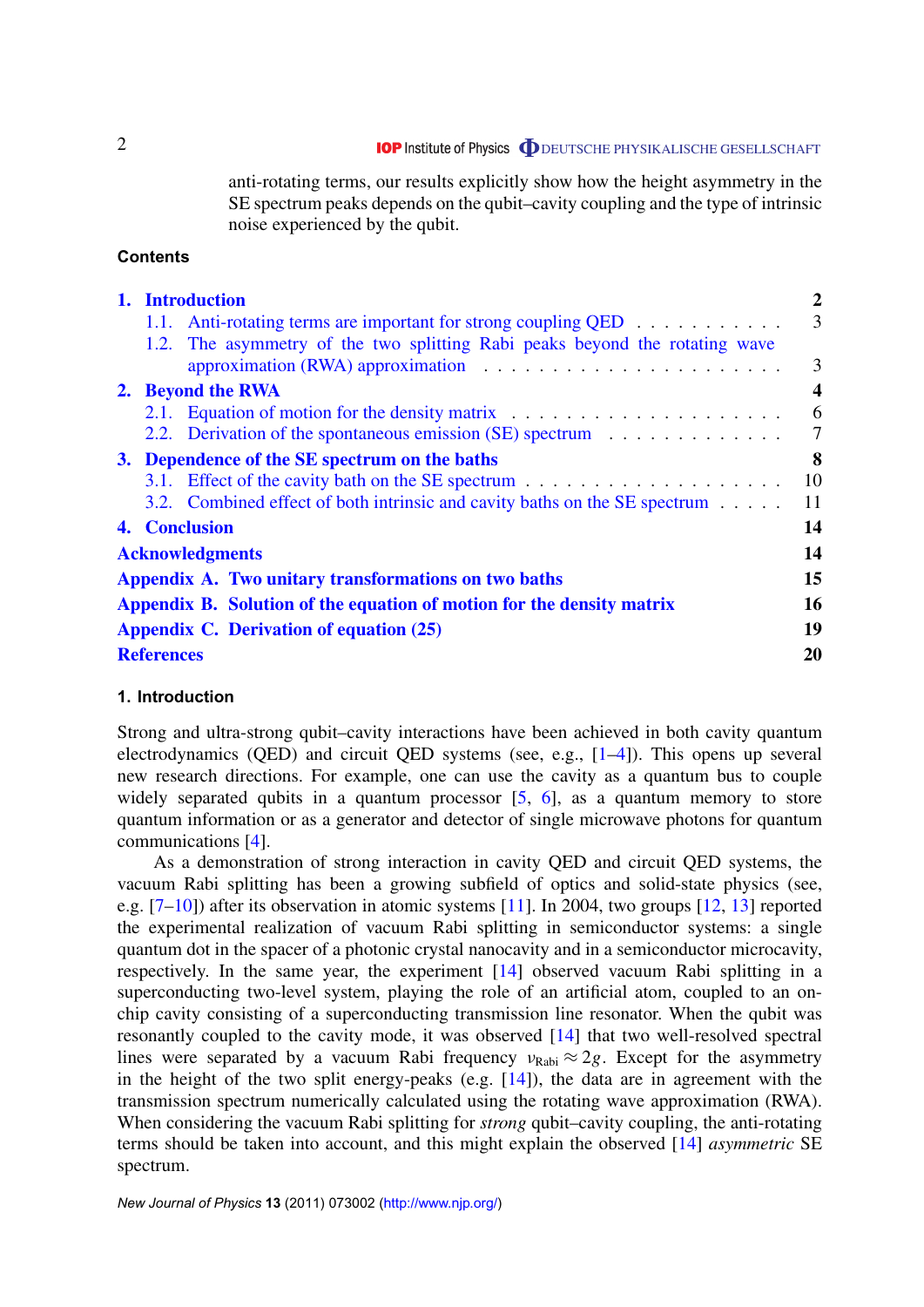#### <span id="page-2-0"></span>*1.1. Anti-rotating terms are important for strong coupling QED*

The effect of anti-rotating terms on the atomic spectra has been noted earlier [\[15–17\]](#page-19-0). More recently, in the *ultra-strong coupling* regime, the anti-rotating coupling terms of the intrinsic bath to the qubit became more important  $[18–21]$ . As a consequence of the anti-rotating terms in the Hamiltonian of cavity QED and circuit QED, even the ground state of the system contains a finite number of virtual photons. Theoretical research [\[22,](#page-19-0) [23\]](#page-19-0) revealed that these virtual photons can be released by a nonadiabatic manipulation, where the Rabi frequency  $g(t)$  is modulated in time at frequencies comparable to or higher than the qubit transition frequency. This phenomenon, called 'emission of the quantum vacuum radiation', would be completely absent if these anti-rotating terms are neglected. The energy shift of the qubit in its intrinsic bath has been studied in [\[24\]](#page-19-0) using the full description (i.e. non-Markov and without RWA) and it was found that the deviation from the previous approximate result already amounts to ∼5% for  $g/\Delta \sim 0.1$  (where *g* is the qubit–cavity coupling strength and  $\Delta$  is the energy spacing of the qubit).

In doped semiconductor quantum wells embedded in a microcavity, considering the antirotating coupling of the intracavity photonic mode and the electronic polarization mode, but using RWA in the coupling to their respective environments, it was found  $[25]$  that for a coherent photonic input, signatures of the ultra-strong coupling have been identified in the asymmetric and peculiar anti-crossing of the polaritonic eigenmodes. From the descriptions given above, it can be seen that as  $g/\Delta$  increases to the ultra-strong coupling limit, the anti-rotating terms that were negligible before become more relevant and will lead to a profound modification in the nature of the quantum state of the qubit system.

#### *1.2. The asymmetry of the two splitting Rabi peaks beyond the rotating wave approximation (RWA) approximation*

In this paper, we study the spontaneous emission (SE) spectrum of a qubit in a cavity. Our calculations include *two kinds of anti-rotating terms*: one from the intrinsic qubit bath and the other from the cavity bath. Our method is a powerful tool for investigating various kinds of qubit–environment interaction beyond the RWA and the Markov approximation. Comparing the case of a qubit in an Ohmic bath with the case of a qubit in a low-frequency bath, we find that in the case of a qubit in a low-frequency bath, as the qubit–cavity coupling strength increases, the height asymmetry of two splitting peaks is enhanced. However, in the case of a qubit in an Ohmic bath, the height asymmetry of the spectral peaks is inverted from the corresponding case of a low-frequency bath when the qubit is strongly coupled to the cavity; with further increasing the qubit–cavity coupling to the ultra-strong regime, the height asymmetry of the left and right peaks is slightly inverted, which is consistent with the corresponding case of a low-frequency bath. Since experiments reported that *a superconducting qubit intrinsic bath is mainly due to low-frequency noise, our results are consistent with experimental data* [\[14\]](#page-19-0) using a superconducting qubit. We also investigate the dependence of the SE spectrum on the strength of the qubit–cavity coupling and the quality factor *Q* of the cavity in either an Ohmic or a low-frequency intrinsic qubit bath. Furthermore, we identify the contributions to asymmetry from the baths, and clarify the reason for the different kinds of peak asymmetry.

SE spectra under strong- and ultra-strong couplings are, for the most part, sharp doublets, with each peak well localized, isolated from the other. The main factors that determine peak properties, e.g. location and height, are the anti-rotating terms and the local (at the peak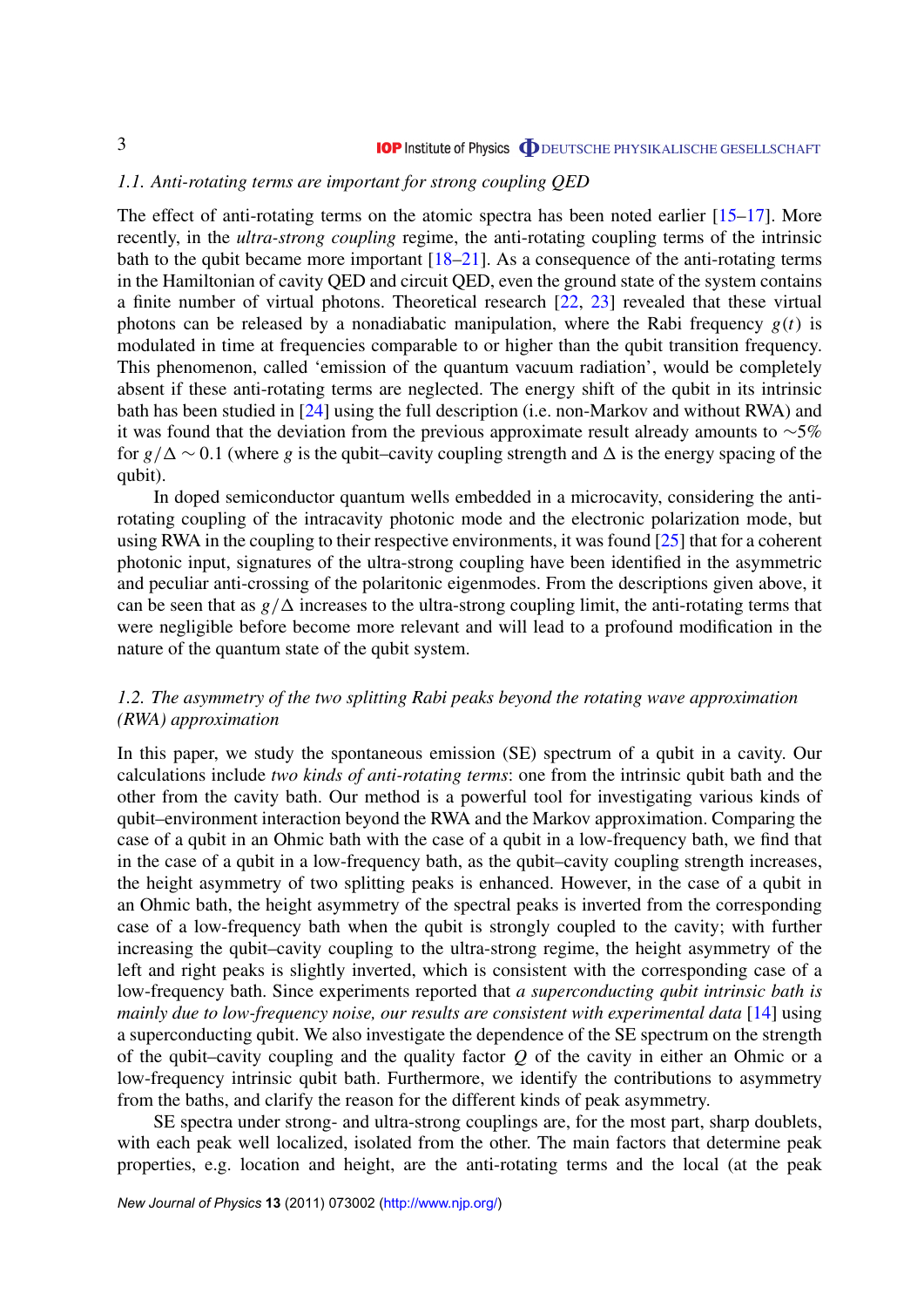<span id="page-3-0"></span>

**Figure 1.** Schematic diagram of a two-level system or qubit with dissipation rate  $\gamma$ , which is coupled to a cavity with loss rate  $\kappa$  by the qubit–cavity coupling strength *g*.

resonance) bath coupling strength and density of states. Thus, one can explain many of the reported results by performing a calculation for each peak, but using the local properties of the bath and involving the anti-rotating terms. In particular, the observed different behavior for the low-frequency versus Ohmic bath are readily explained in this way. Our results directly indicate that in the strong coupling regime, the SE spectrum is deeply influenced by the antirotating terms and the type of intrinsic noise experienced by the qubit.

#### **2. Beyond the RWA**

By using a cavity to confine the electromagnetic field, the strength of the qubit–cavity interaction can be increased by several orders of magnitude to the regime of strong or even ultra-strong coupling [\[26\]](#page-19-0). The strong-coupling regime for cavity QED has been reached for superconducting qubits in circuit resonators (i.e. on-chip cavities) and quantum dots in photonic-crystal nanocavities. Recently, the ultra-strong coupling regime was achieved for a superconducting qubit in an on-chip cavity [\[2\]](#page-19-0).

Although the coupling of the qubit to the cavity is much stronger than the coupling of the qubit to its intrinsic environment, the parameters in  $[14]$  show that both the decay rate of the cavity photon ( $\kappa/2\pi \approx 0.8 \text{ MHz}$ ) and the qubit decoherence rate ( $\gamma/2\pi \approx 0.7 \text{ MHz}$ ) are comparable. Therefore, we model the environment of the qubit in a cavity using two bosonic baths: one, called the 'intrinsic bath' of the qubit and represented by operators  $a_{k,1}$  and  $a_k^{\dagger}$  $\boldsymbol{h}_{k,1}^{\dagger}$ , is related to the relaxation of the qubit induced by its intrinsic environment; and the other, denoted as 'cavity bath' of the qubit and represented by the operators  $a_k^{\dagger}$  $a_{k,2}$  and  $a_{k,2}$ , involves the relaxation of the qubit caused by photons in the cavity.

Figure 1 schematically shows the model considered here. For the intrinsic qubit bath, a broad frequency spectrum (e.g. either an Ohmic or a low-frequency spectrum) can be used to characterize it. For the cavity bath, because of the cavity leakage, it can be described by a Lorentzian spectrum with a central frequency, i.e. a single-mode cavity with its frequency broadened by the cavity leakage.

The Hamiltonian can be written (throughout this paper, we choose  $\hbar = 1$ ) [\[25\]](#page-19-0) as

$$
H = \frac{1}{2}\Delta\sigma_z + \sum_{k,i}\omega_{k,1}a_{k,i}^\dagger a_{k,i} + \sum_{k,i}g_{k,i}(a_{k,i}^\dagger + a_{k,i})\sigma_x,\tag{1}
$$

where  $\Delta$  is the qubit energy spacing,  $i = 1$  for the intrinsic bath and  $i = 2$  for the cavity bath. The baths experienced by the qubit can be characterized by a spectral density  $J_i(\omega) = \sum_k g_{k,i}^2 \delta(\omega - \omega_{k,i}).$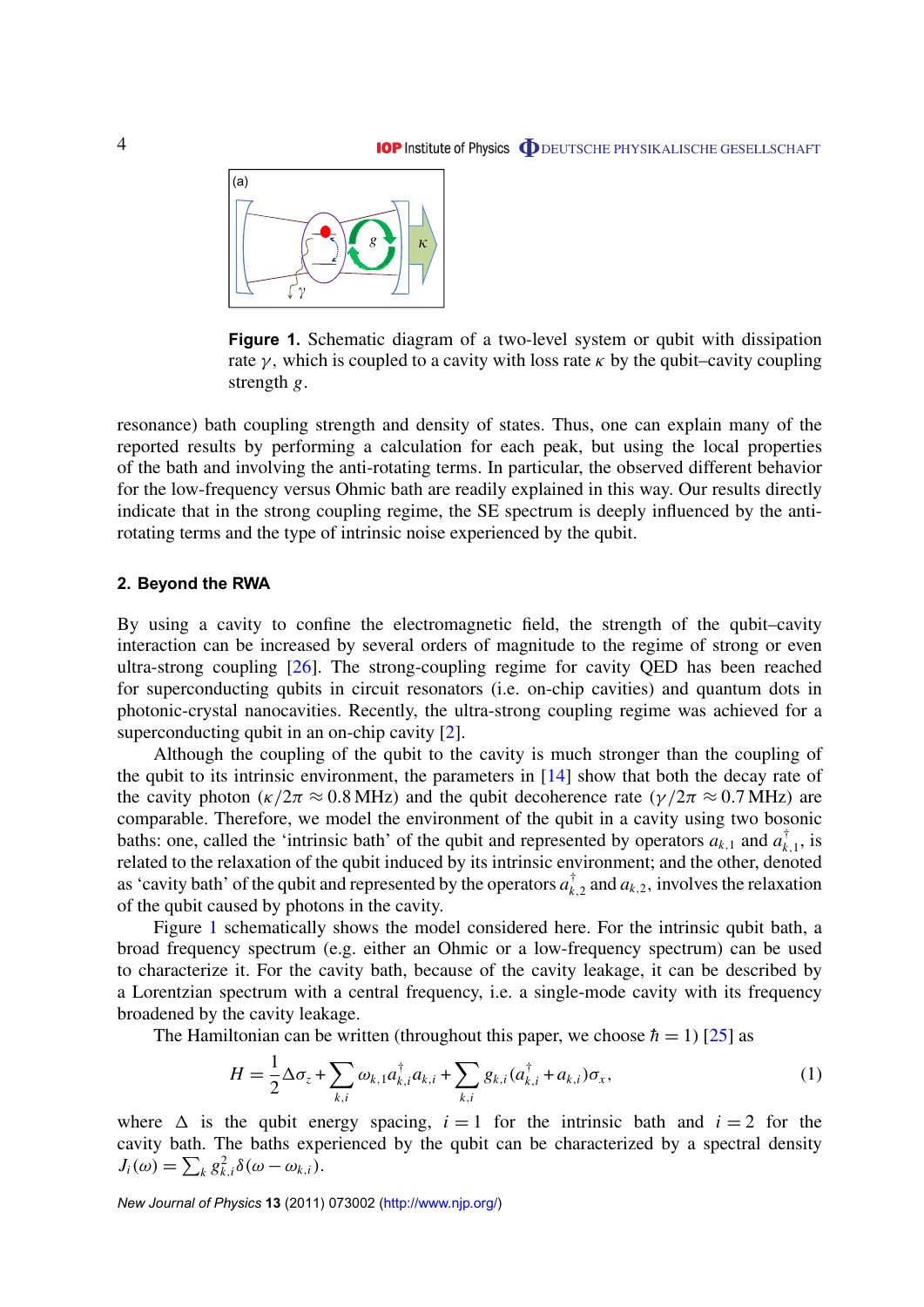#### **IOP** Institute of Physics **ODEUTSCHE PHYSIKALISCHE GESELLSCHAFT**

<span id="page-4-0"></span>To deal with the anti-rotating terms in equation [\(1\)](#page-3-0), we apply two unitary transformations to the Hamiltonian *H* as  $H' = \exp(S)H\exp(-S)$  (see appendix [A\)](#page-14-0). The transformed Hamiltonian  $H'$  can be written as

$$
H' \approx \frac{1}{2} \eta \Delta \sigma_z + \sum_{k,i} \omega_{k,i} a_{k,i}^\dagger a_{k,i} + \sum_{k,i} \tilde{g}_{k,i} (a_{k,i}^\dagger \sigma_z + a_{k,i} \sigma_z), \tag{2}
$$

where

$$
\tilde{g}_{k,i} = \left(\frac{2\eta_i \Delta}{\omega_{k,i} + \eta_i \Delta}\right) g_{k,i},\tag{3}
$$

$$
\eta = \eta_1 \eta_2,\tag{4}
$$

with

$$
\eta_i = \exp\left(-\sum_k \frac{2g_{k,i}^2}{\omega_{k,i}^2} \xi_{k,i}^2\right).
$$
\n<sup>(5)</sup>

Using  $J_i(\omega) = \sum_k g_{k,i}^2 \delta(\omega - \omega_{k,i})$ , one can derive that  $\eta_i$  is determined self-consistently by the equation

$$
\log \eta_i + \int_0^\infty \frac{2J_i(\omega)d\omega}{(\omega + \eta_i \Delta)^2} = 0.
$$
\n(6)

Here we re-emphasize that the transformed Hamiltonian contains the zero-boson transition in  $\eta$ and the terms of single-boson transition in  $H_1'$  $\mathbf{I}'_1$ , whose contributions to the physical quantities are  $\mathcal{O}(g_{k,i}^2)$ , and drops the multiboson nondiagonal transition ( $a_k^{\dagger}$  $\vec{a}_k^{\dagger}$ , $a_k^{\dagger}$  $\bar{k}$ <sup>*k*</sup>,*i*</sub>, *a*<sub>*k*,*i*</sub>*a*<sub>*k*<sup>*i*</sup>,*i*</sub>), whose contributions to the physical quantities are  $\mathcal{O}(g_{k,1}^4)$ ,  $\mathcal{O}(g_{k,2}^4)$  or  $\mathcal{O}(g_{k,1}^2g_{k,2}^2)$ . Now the transformed Hamiltonian (2) has the same form as the Hamiltonian under the RWA, but its parameters have been renormalized to include the effects of the anti-rotating terms related to the intrinsic and cavity baths of the qubit.

From the transformed Hamiltonian  $H'$ , one can see that, based on energy conservation, the ground state of the transformed Hamiltonian  $H'$  is

$$
|g'\rangle = |\downarrow\rangle \otimes \prod_k |0_{k,1}, 0_{k,2}\rangle, \tag{7}
$$

 $(\sigma_z|\downarrow\rangle = -|\downarrow\rangle)$  and the corresponding ground-state energy is  $-\eta\Delta/2$ . Therefore, the ground state of the original Hamiltonian *H* is given by

$$
|g\rangle = \exp(-S) |g'\rangle, \tag{8}
$$

which is a dressed state of the qubit and its baths due to the anti-rotating terms [\[22,](#page-19-0) [23\]](#page-19-0). In this paper, we choose the initial excited state as

$$
|\psi(0)\rangle = \exp(-S) \left|\uparrow\right\rangle \otimes \prod_{k} |0_{k,1}, 0_{k,2}\rangle, \tag{9}
$$

which can be achieved by  $\sigma_x|g\rangle$ . It is obvious that this initial state is also a dressed state.

A qubit can experience different types of intrinsic baths. The most commonly used bath is the photon or phonon bath, which can be described by an Ohmic spectrum. However, for many solid-state qubits (e.g. superconducting qubits), the dominant dissipation is due to two-level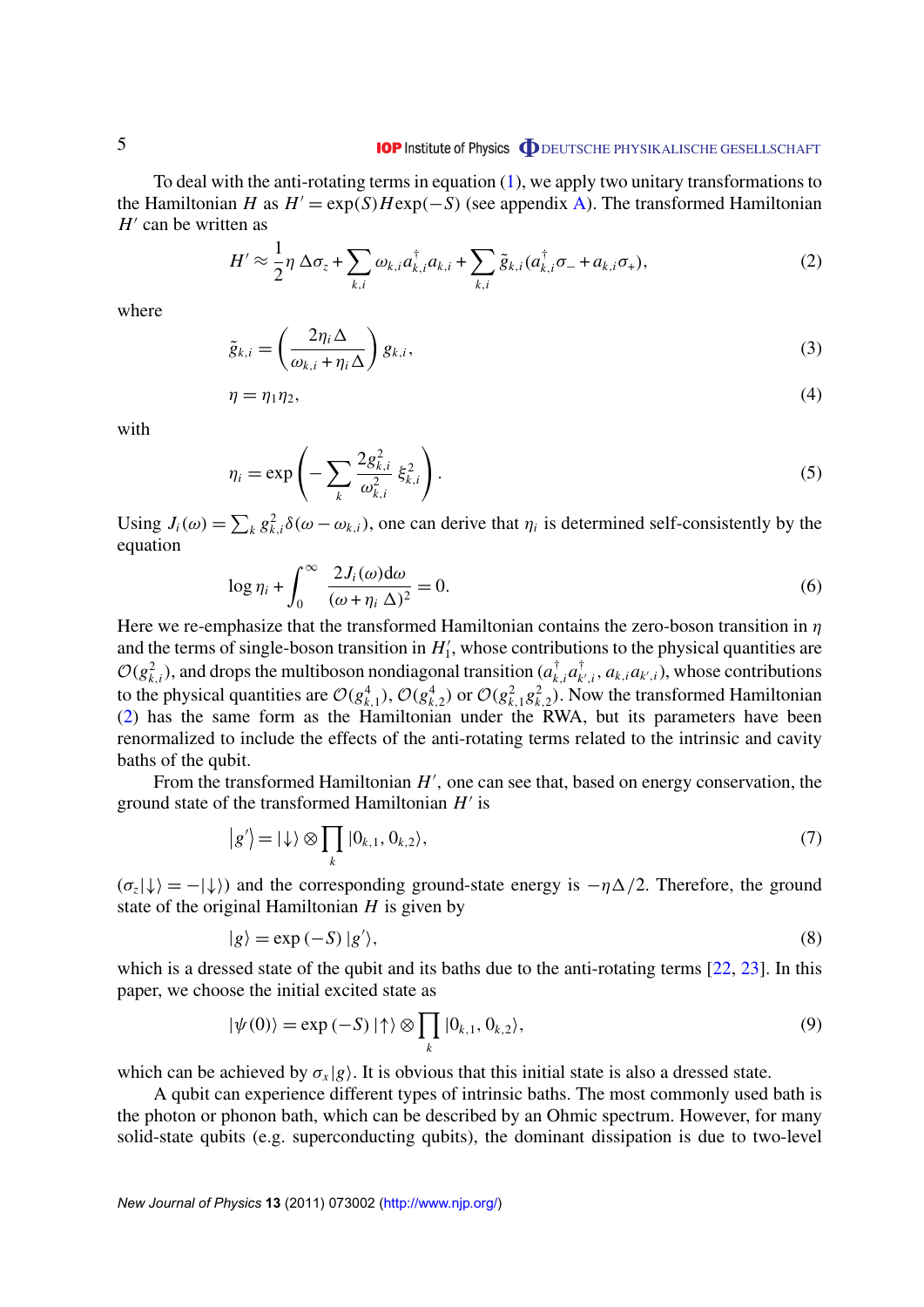<span id="page-5-0"></span>fluctuators, which behave like a low-frequency bath [\[27\]](#page-19-0). Here we consider either an Ohmic or a low-frequency intrinsic bath. The Ohmic bath with the Drude cutoff is given by

$$
J_1^{\text{Ohm}}(\omega) = \frac{2 \alpha_{\text{Ohm}} \omega}{1 + (\omega/\omega_{\text{Ohm}})^2},\tag{10}
$$

where  $\omega_{\text{Ohm}}$  is the high-frequency cutoff and  $\alpha_{\text{Ohm}}$  a dimensionless parameter characterizing the coupling strength between the qubit and its intrinsic bath. Here the low-frequency bath is written as

$$
J_1^{\text{low}}(\omega) = \frac{2\alpha_{\text{low}}\omega}{\left(\omega/\Delta\right)^2 + \left(\omega_{\text{low}}/\Delta\right)^2},\tag{11}
$$

where  $\omega_{\text{low}}$  is a characteristic frequency lower than the qubit energy spacing  $\Delta$  of the qubit, and  $\alpha_{\text{low}}$  is the dimensionless coupling strength between the qubit and its intrinsic bath. If  $\omega \geq \omega_{\text{low}}$ ,  $J_1^{\text{low}}(\omega) \sim 1/\omega$ , corresponding to  $1/f$  noise.

For a lossy cavity, the bath can be described by a Lorentzian spectral density with a central frequency [\[28\]](#page-19-0):

$$
J_2(\omega) = \frac{g^2 \lambda}{\pi [(\omega - \omega_{\text{cav}})^2 + \lambda^2]},
$$
\n(12)

which corresponds to a single-mode cavity, with its frequency broadened by the cavity loss. In equation (12),  $\lambda$  is the frequency width of the cavity bath density spectrum,  $\omega_{\text{cav}}$  is the central frequency of the cavity mode, and *g* denotes the coupling strength between the qubit and the cavity. Also, the parameter  $\lambda$  is related to the cavity bath correlation time and  $\omega_{\rm cav}/\lambda$  is the quality factor *Q* of the cavity.

Below we will solve the equation of motion for the density matrix in Hamiltonian [\(1\)](#page-3-0) and obtain the qubit SE spectrum.

#### *2.1. Equation of motion for the density matrix*

The equation of motion for the density matrix  $\rho_{SB}$  for the whole system, i.e. the qubit system (*S*) and the bath (*B*), is given by

$$
\frac{\mathrm{d}}{\mathrm{d}t}\rho_{SB}(t) = -\mathrm{i}[H, \rho_{SB}(t)].\tag{13}
$$

After the unitary transformations, we have

$$
\frac{\mathrm{d}}{\mathrm{d}t} \rho'_{SB}(t) = -\mathrm{i}[H', \rho'_{SB}(t)],\tag{14}
$$

where  $\rho'_{SB} = \exp(S)\rho_{SB} \exp(-S)$  is the density matrix of the whole system in the Schrödinger picture with the transformed Hamiltonian *H'* (i.e. equation [\(2\)](#page-4-0)). In the interaction picture, the transformed Hamiltonian H' is written as

$$
V'_{\mathcal{I}}(t) = \sum_{k,i} \tilde{g}_{k,i} a_{k,i}^{\dagger} \sigma_{-} \exp[i(\omega_{k,i} - \eta \Delta)t] + \text{h.c.}
$$
\n(15)

The equation of motion for the density matrix  $\rho_{SB}^{I}(t)$  of the whole system (*S*+*B*) can be written as

$$
\frac{d}{dt}\rho_{SB}^{I}(t) = -i[V'_{I}(t), \rho'_{SB}(0)] - \int_{0}^{t} [V'_{I}(t), [V'_{I}(t'), \rho_{SB}^{I}(t')]] dt'.
$$
\n(16)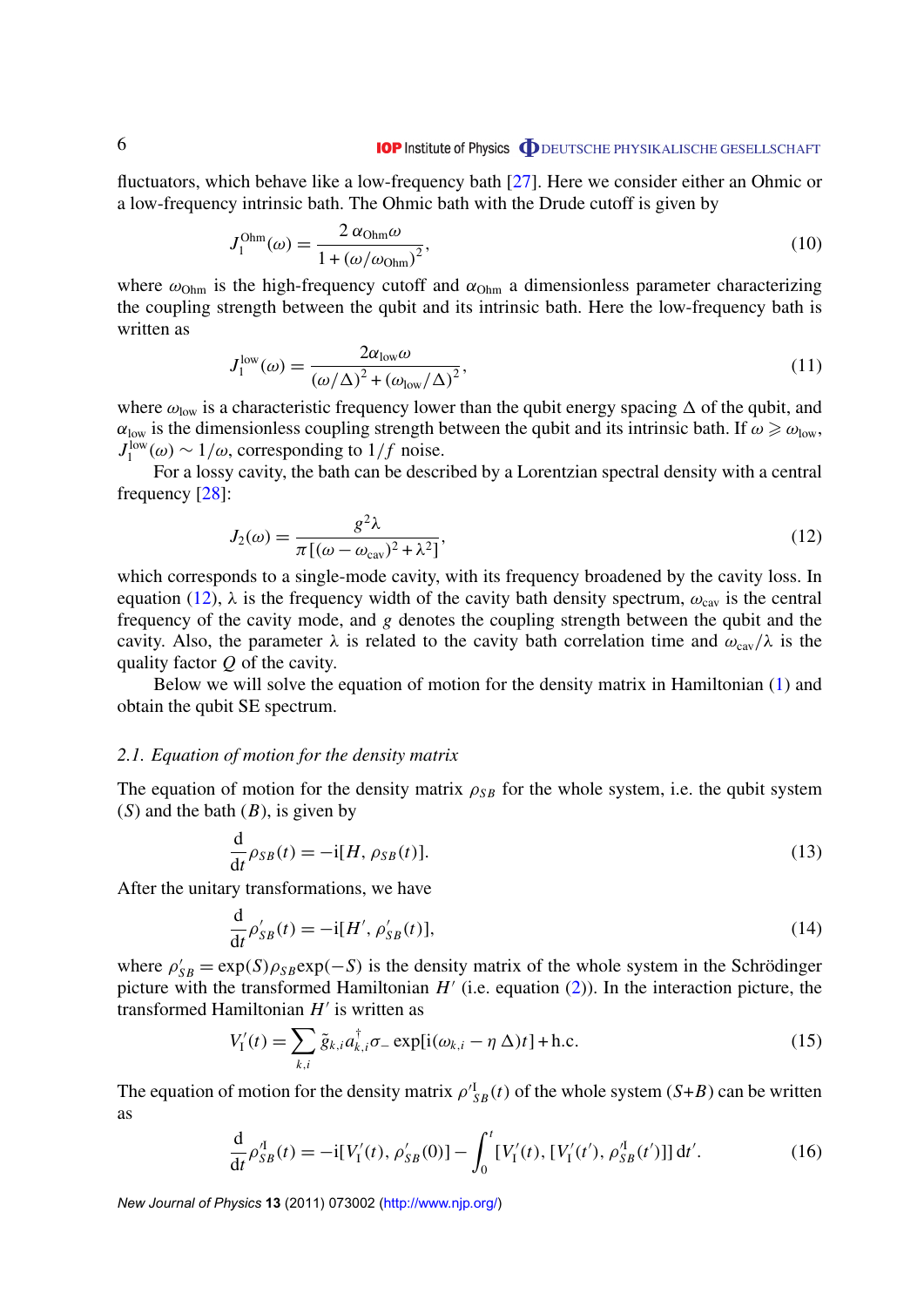<span id="page-6-0"></span>Under the Born approximation [\[29\]](#page-19-0) and tracing over the degrees of freedom of the two baths, one obtains [\[30\]](#page-19-0)

$$
\frac{d}{dt}\rho_S^A(t) = -i\text{Tr}_B[V'_1(t), \rho'_S(0) \otimes \rho'_B(0)] - \text{Tr}_B \int_0^t [V'_1(t), [V'_1(t'), \rho_S^A(t') \otimes \rho_B(0)]] dt', \qquad (17)
$$

where  $\rho_S^{\prime I}(t) = \text{Tr}_B[\rho_{SB}^{\prime I}(t)]$ . Then, substituting  $V_I^{\prime}$  $I_I''(t)$  [\(15\)](#page-5-0) into equation (17), we have

$$
\frac{\mathrm{d}}{\mathrm{d}t}\rho_{S}^{A}(t)=-\sum_{k,i}\tilde{g}_{k,i}^{2}\int_{0}^{t}f(t')\exp[i(\omega_{k,i}-\eta\,\Delta)(t-t')]dt'-\text{h.c.},
$$

where

$$
f(t') = n_{k,i} [\sigma_- \sigma_+ \rho_S^{A}(t') - \sigma_+ \rho_S^{A}(t') \sigma_-] + (n_{k,i} + 1) [\rho_S^{A}(t') \sigma_+ \sigma_- - \sigma_- \rho_S^{A}(t') \sigma_+], \qquad (18)
$$

and  $n_{k,i}$  is the thermal average boson number at mode  $k$  in the bath  $i$ . In the right-hand side of equation (18), the terms related to  $n_{k,i}$  and  $n_{k,i} + 1$  describe, respectively, the decay and excitation processes, with the rates depending on the temperature. Here, for simplicity, we study the zero-temperature case with  $n_{k,i} = 0$ , i.e. only the spontaneous decay occurs, which corresponds to a purely dissipative process. Therefore, the reduced density matrix  $\rho'$  $S_{\rm S}'(t)$  of the qubit in the Schrödinger picture is obtained as (for the details, see appendix [B\)](#page-15-0)

$$
\rho'_{S}(t) = \exp(i\eta \Delta \sigma_{z} t/2) \rho''_{S}(t) \exp(i\eta \Delta \sigma_{z} t/2)
$$
\n
$$
= \begin{pmatrix}\n\mathcal{L}^{-1} \left[ \frac{\rho'_{22}(0)}{p+A_{+}+A_{-}} \right] & \mathcal{L}^{-1} \left[ \frac{\rho'_{21}(0)}{p+A_{+}} \right] e^{-it\Delta \eta} \\
\mathcal{L}^{-1} \left[ \frac{\rho'_{12}(0)}{p+A_{-}} \right] e^{it\Delta \eta} & \mathcal{L}^{-1} \left[ \frac{\rho'_{22}(0)}{p} - \frac{\rho'_{22}(0)}{p+A_{+}+A_{-}} + \frac{\rho'_{11}(0)}{p} \right]\n\end{pmatrix},
$$
\n(19)

where  $\mathcal{L}^{-1}$  represents the inverse Laplace transform, p the complex argument and  $A_{\pm}$  $\sum_k^2$  $\sum_{k,i}^{2} \tilde{g}_{k,i}^{2} / [p \pm i(\omega_{k,i} - \eta \Delta)].$ 

#### *2.2. Derivation of the spontaneous emission (SE) spectrum*

When measured by an ideal system with negligible bandwidth, the SE spectrum can be given by  $\lceil 31 \rceil$ 

$$
P(\omega) \propto \int_0^\infty dt \int_0^\infty dt' \exp[-i\omega(t - t')] C(t, t'), \tag{20}
$$

with the two-time correlation function

$$
C(t, t') = \langle \sigma_+(t)\sigma_-(t') \rangle
$$
  
=  $\langle \psi(0) | \sigma_+(t)\sigma_-(t') | \psi(0) \rangle.$  (21)

Since we have obtained the density matrix  $\rho'$  $S(t)$  in the above derivation, we now solve the two-time correlation function in the transformed Hamiltonian

$$
C(t, t') = \langle \psi'(0) | e^{iH't} \sigma_+ e^{-iH't} e^{iH't'} \sigma_- e^{-iH't'} | \psi'(0) \rangle, \tag{22}
$$

with  $|\psi'(0)\rangle = \exp(S)|\psi(0)\rangle$ .

For a qubit state specified by a density matrix  $\rho(t)$ , we can formulate the expectation values of  $\sigma_{+}(t)$ ,  $\sigma_{-}(t)$  and  $\sigma_{+}(t)\sigma_{-}(t)$  by the matrix elements  $\langle \sigma_{+}(t) \rangle = \langle \sigma_{-}(t) \rangle^* = \rho_{21}(t)$  and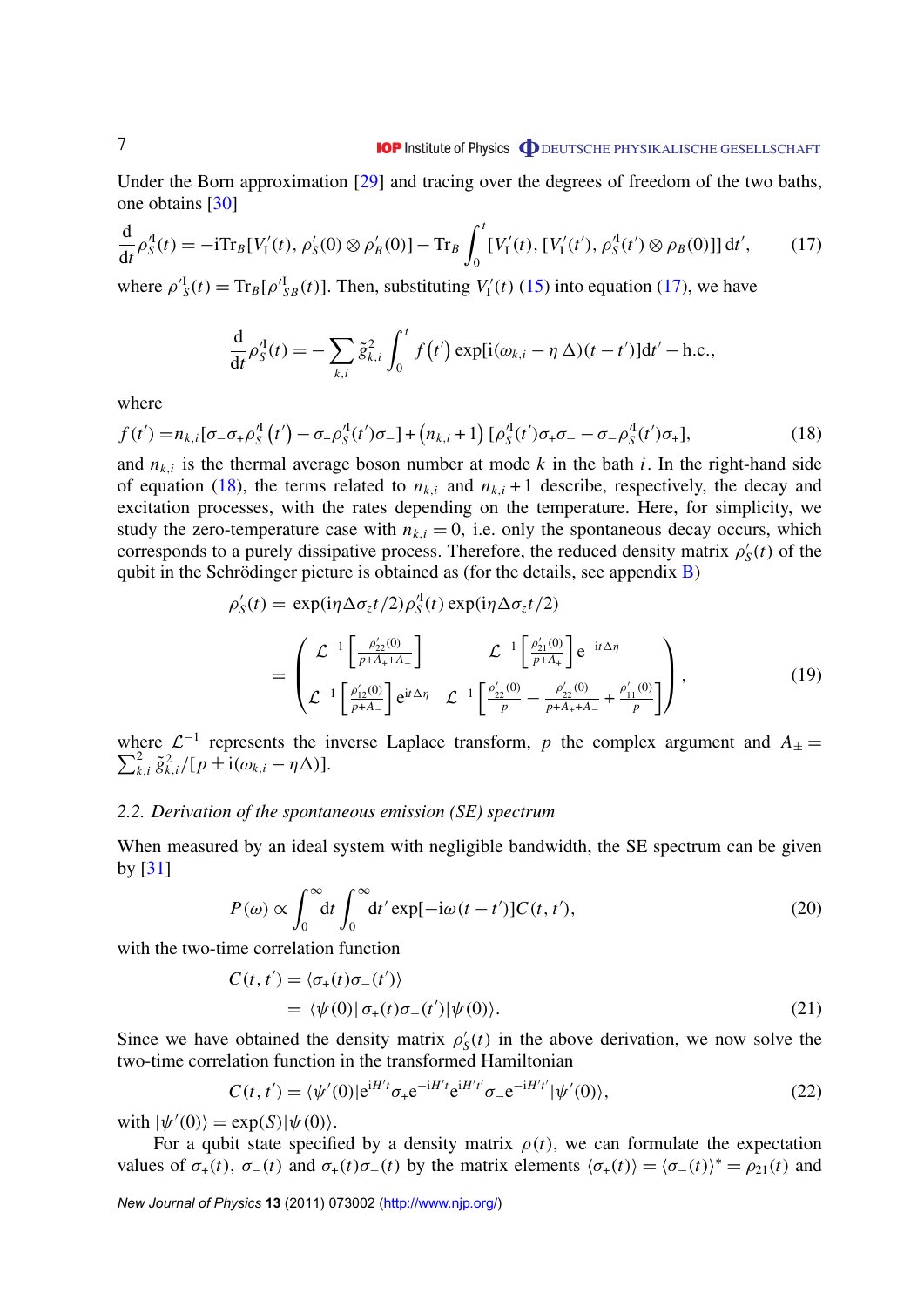#### **IOP** Institute of Physics **ODEUTSCHE PHYSIKALISCHE GESELLSCHAFT**

<span id="page-7-0"></span> $C(t, t) = \rho_{11}(t)$ . According to the quantum regression theorem [\[31\]](#page-19-0), the correlation function becomes

$$
C(t, t + \tau)_{H'} = \mathcal{L}^{-1} \left( \frac{1}{p + A_{+}} \right)_{\tau} e^{-i \Delta \eta \tau} \rho'_{11}(t).
$$
 (23)

Then, the initial state in the transformed Hamiltonian [\(2\)](#page-4-0) is  $|\psi'(0)\rangle = |\uparrow\rangle \otimes \prod_k |0_{k,1}, 0_{k,2}|$ , i.e.  $\rho'_{11}(0) = 1$ . In this paper, we only focus on the single-particle excitation case (either the baths or the system). When considering the case of the multiple-particle excitation, the two-photon term should be included  $[32]$ . Therefore, from equation  $(B.12)$  in appendix [B,](#page-15-0) the dynamical evolution of  $\rho'_{11}$  is expressed as

$$
\rho'_{11}(t) = \mathcal{L}^{-1} \left( \frac{1}{p + A_+ + A_-} \right)_t.
$$
\n(24)

From appendix  $C$ , we have [\[33\]](#page-20-0)

$$
\mathcal{L}^{-1}\left(\frac{1}{p+A_{+}+A_{-}}\right)_{t} = \mathcal{L}^{-1}\left(\frac{1}{p+A_{+}}\right)_{t} \times \mathcal{L}^{-1}\left(\frac{1}{p+A_{-}}\right)_{t},
$$
\n(25)

where  $\mathcal{L}^{-1}(\frac{1}{n+1})$  $\frac{1}{p+A_{+}}$ ) and  $\mathcal{L}^{-1}(\frac{1}{p+A_{+}})$  $\frac{1}{p+A_{-}}$ ) are conjugate quantities. Then, the two-time correlation function for any  $t$  and  $t'$  becomes

$$
C(t, t')_{H'} = \mathcal{L}^{-1} \left( \frac{1}{p + A_{+}} \right)_{t} e^{-i \Delta \eta t} \mathcal{L}^{-1} \left( \frac{1}{p + A_{-}} \right)_{t'} e^{-i \Delta \eta t'}.
$$
 (26)

Finally, using the Wiener–Khinchin theorem, the SE spectrum is given by

$$
P(\omega) \propto \int_0^\infty dt \int_0^\infty dt' \exp[-i\omega(t - t')] C(t, t')
$$
  
= 
$$
\left| \mathcal{F} \left[ \mathcal{L}^{-1} \left( \frac{1}{p + A_+} \right) e^{-i\Delta \eta \tau} \right] \right|^2
$$
  
= 
$$
\frac{1}{[\omega - \Delta \eta - R(\omega)]^2 + \Gamma(\omega)^2},
$$
(27)

where  $\mathcal F$  is the Fourier transform.

#### **3. Dependence of the SE spectrum on the baths**

We will show the SE spectrum of the qubit in resonance with the cavity central frequency  $(\Delta = \omega_{\text{cav}})$  as a function of the microwave probe frequency for three cases: weak, strong and ultra-strong qubit–cavity couplings.

*Weak coupling* means that the qubit–cavity coupling strength *g* is less than the sum of the dissipation rate of the qubit and cavity. The dissipation rate of the qubit due to its intrinsic bath is approximately denoted by  $\Gamma_{\rm qb}$ , which is approximated as  $\alpha_{\rm Ohm}\Delta$  or  $\alpha_{\rm low}\Delta$ . Also, the dissipation rate due to the cavity bath can be approximately equal to the spectrum width of the cavity spectral density  $\lambda$ . Thus, weak coupling can be expressed as  $g < (\Gamma_{ab} + \lambda)$ .

*Strong coupling* means that the qubit–cavity coupling strength *g* is larger than the sum of the dissipation rate of the qubit and the cavity:  $g > (\Gamma_{qb} + \lambda)$ , but it is typically two orders of magnitude smaller than the qubit energy spacing  $\Delta$  and the cavity frequency  $\omega_{\text{cav}}$ , i.e.  $g \sim 10^{-2} \Delta$ , such as the case in [\[14\]](#page-19-0).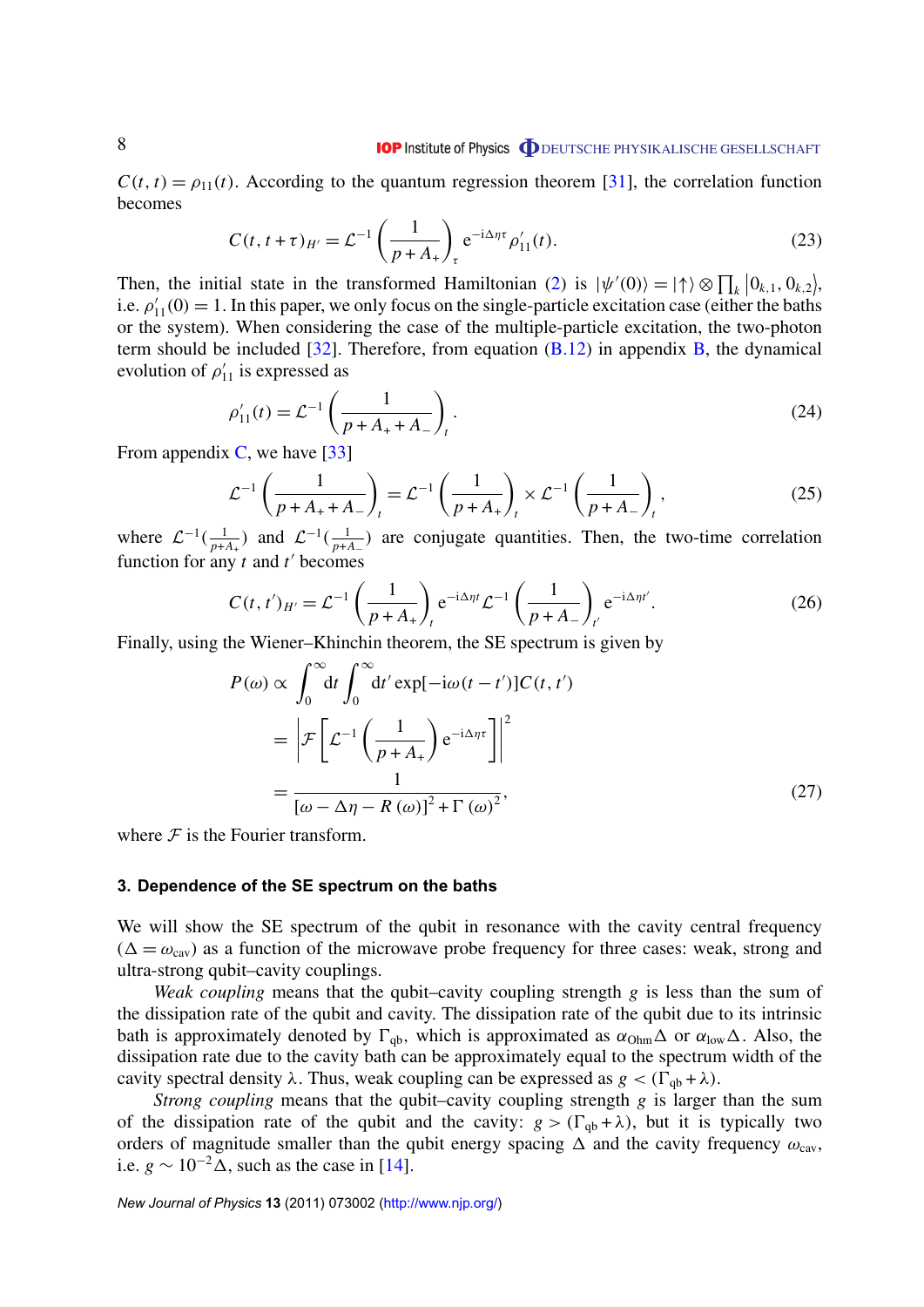<span id="page-8-0"></span>

**Figure 2.** The spectrum density of the qubit environment. (a) Lorentzian cavity bath and low-frequency intrinsic bath of the qubit. (b) Lorentzian cavity bath and Ohmic intrinsic bath of the qubit. From (a) and (b), it is evident that the dominant regimes of the low-frequency and Ohmic qubit bath spectral densities are different.

*Ultra-strong coupling* means that the qubit–cavity coupling *g* is a significant fraction of the transition frequency  $\Delta$  (e.g.  $g \gtrsim 0.1\Delta$ ). This case extends to the fine-structure limit for the maximal value of an electric–dipole coupling.

The properties of the bath, especially the local properties (bath coupling strength and density of states) at the resonant peak, play an important role in determining the energy-shift direction and the asymmetry of the SE spectrum [\[34,](#page-20-0) [35\]](#page-20-0). In figure 2, we show the spectral densities of the qubit intrinsic bath and the cavity bath. For the qubit intrinsic bath, both a low-frequency bath and an Ohmic bath are considered. The spectral density of the cavity bath is symmetric about the central frequency  $\omega_{\text{cav}}$  of the cavity.

Considering the experimental parameters [\[14,](#page-19-0) [36\]](#page-20-0), we assume the qubit energy spacing to be  $\Delta = 10$  GHz. The dimensionless coupling strength  $\alpha$  between the qubit and its intrinsic bath (either Ohmic or low-frequency bath) is fixed at  $\alpha = 10^{-4}$ , which implies that the decay rate of the intrinsic bath is  $\Gamma_{\rm qb} \sim 1$  MHz.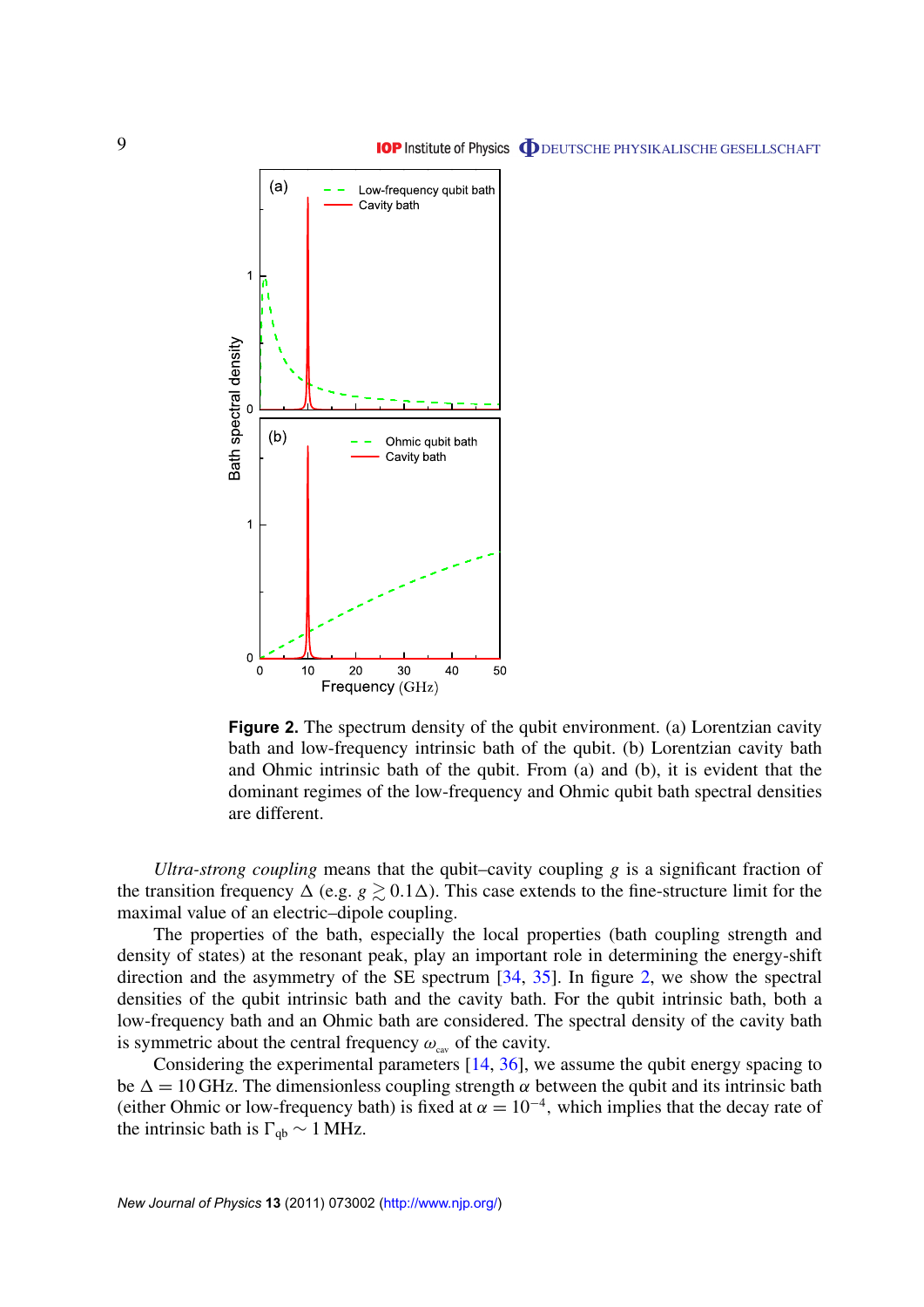<span id="page-9-0"></span>

**Figure 3.** The SE spectra of the qubit only in the cavity bath (symmetric spectral density). Panels (a) and (c) show the results without RWA with  $Q = 10^2$  and  $Q = 10<sup>3</sup>$ , respectively. Panels (b) and (d) show the results of the RWA with  $Q = 10^2$  and  $Q = 10^3$ . To see the height asymmetry of two peaks clearly, horizontal grid lines are plotted as a reference. Note that in (a) and (c), the two peaks of the SE spectrum present an obvious height and position asymmetry (about  $\omega = \Delta$ ) in the ultra-strong qubit–cavity coupling.

#### *3.1. Effect of the cavity bath on the SE spectrum*

To illustrate the effect of the cavity bath with a symmetric spectral density, in figure 3 we show the qubit SE spectrum when only the cavity bath is present. To enhance these features further, we choose the low quality factors  $Q = 10^2$  and  $Q = 10^3$ , and plot the SE spectra in figures 3(a) and (c) for strong ( $g = 10^2$  MHz) and ultra-strong ( $g = 10^3$ ,  $2 \times 10^3$  MHz) qubit–cavity couplings. For comparison, the results obtained under RWA are given in figures 3(b) and (d). In the case of strong qubit–cavity coupling, the two peaks of the vacuum Rabi splitting are nearly symmetric about  $\omega = \Delta$ , almost coinciding with the results obtained under RWA. When the qubit–cavity coupling increases, the height and position asymmetry (about the qubit energy spacing  $\Delta$ ) of the two peaks becomes more apparent, in sharp contrast to the symmetric SE peaks obtained under RWA (see figures  $3(a)$ –(d)).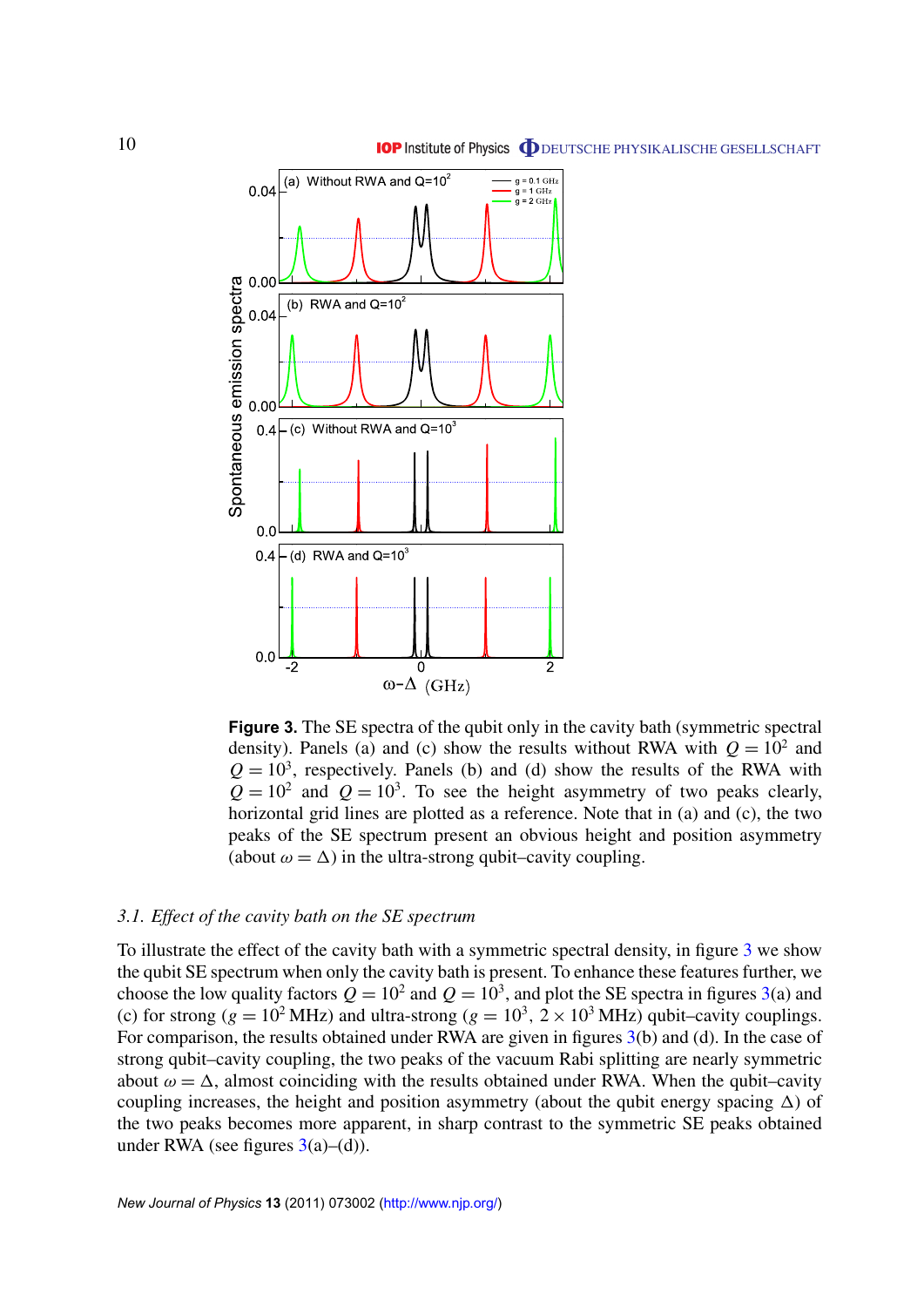<span id="page-10-0"></span>If RWA is used, the qubit–cavity coupling term  $\sum_k g_{k,2}(a_{k,2}^\dagger + a_{k,2})(\sigma_+ + \sigma_-)$  in the Hamiltonian *H* becomes  $\sum_k g_{k,2}(a_k^{\dagger})$  $\int_{k,2}^{\tau} \sigma_{-} + a_{k,2} \sigma_{+}$ ). The energy spectral densities in the regions lower and higher than the central frequency of the cavity  $\omega_{\rm cav}$  (related to absorbing and emitting a single photon in the cavity) are identical. Therefore, when the qubit energy spacing  $\Delta$  is resonant with the cavity central frequency  $\omega_{\rm cav}$ , the coupling strength for the absorption and emission processes is symmetric about the qubit energy spacing  $\Delta$ .

 $\sum_k \tilde{g}_{k,2}(a_k^{\dagger})$ While taking into account the anti-rotating terms, the coupling term becomes  $\bar{k}_{12}^{\dagger}\sigma_{-} + a_{k,2}\sigma_{+}$ ) in the transformed Hamiltonian *H*', with a renormalized coupling strength  $\tilde{g}_{k,2} = 2\eta_2 \Delta g_{k,2}/(\omega_{k,2} + \eta_2 \Delta)$ . Obviously, the renormalized coupling strength  $\tilde{g}_{k,2}$ *induces the SE spectral asymmetry*: for a symmetric spectral density of the cavity bath, in the region  $\omega_{k,2} < \Delta$ , due to  $2\eta_2\Delta/(\omega_{k,2} + \eta_2\Delta) > 1$ , the renormalized interaction  $\tilde{g}_{k,2}$  is *larger* than  $g_{k,2}$ . However, in the region  $\omega_{k,2} > \Delta$ , owing to  $2\eta_2 \Delta/(\omega_{k,2} + \eta_2 \Delta) < 1$ , the effective coupling strength  $\tilde{g}_{k,2}$  is *smaller* than  $g_{k,2}$ .

These results (with and without the RWA) indicate that the RWA cannot be used in the range of ultra-strong qubit–cavity coupling. The general tendency observed here is that *the RWA overestimates the frequency shift in the low-energy regime* ω ∼ −*g*, *while it underestimates the frequency shift in the higher-energy regime*  $\omega \sim g$ . Our results are consistent with the results in [\[20\]](#page-19-0).

#### *3.2. Combined effect of both intrinsic and cavity baths on the SE spectrum*

Although a high *Q* seems plausible for minimizing the loss of the cavity, it limits the measurement speed. Here, we consider a cavity with the quality factor  $[8, 14]$  $[8, 14]$  $[8, 14]$   $Q = 10<sup>4</sup>$  in the presence of a qubit (see figure [4\)](#page-11-0). We also plot the SE spectrum for  $Q = 10^3$  in figure [5,](#page-12-0) and show how the quality factor affects the results. If  $Q = 10^4$ , the dissipation rate of the cavity bath is about 1 MHz (of the same order of magnitude as the bath dissipation rate). Figures  $4(a)$  $4(a)$ and (b) show the spectra of the qubit coupled with a low-frequency and an Ohmic intrinsic bath, respectively. From figure  $4(a)$  $4(a)$ , we see that in the case of weak qubit–cavity coupling  $(g = 10^{-5} \Delta = 0.1$  MHz), the SE spectrum is a single peak with the central frequency larger than the energy spacing  $\Delta$  of the bare qubit, which corresponds to a blue shift [\[18\]](#page-19-0). In the case of *strong* qubit–cavity coupling,  $g = 2 \times 10^{-2} \Delta = 2 \times 10^{2}$  MHz, the SE spectrum shows the vacuum Rabi splitting, with the two height asymmetric peaks, just as shown in [\[14\]](#page-19-0). With further increasing the qubit–cavity coupling to the ultra-strong regime (e.g.  $g = 10^{-1} \Delta = 1$  GHz), not only the height of the SE peaks but also their positions demonstrate a strong asymmetry about  $\omega = \Delta$ .

Figure [4\(](#page-11-0)b) shows the SE spectrum of a qubit in the Ohmic intrinsic bath. For a weak qubit–cavity coupling, the central frequency of the SE spectrum shifts to an energy slightly lower than the energy spacing  $\Delta$  of the bare qubit (with the peak located at  $\omega - \Delta \sim -2.9$  MHz), which corresponds to a red shift. This energy-shift direction is opposite to the case when the qubit is in a low-frequency intrinsic bath (see figure  $4(a)$  $4(a)$ ). For a strong qubit–cavity coupling, the two SE peaks also show a weak asymmetry, with the left peak higher than the right peak. This peak asymmetry is inverted from the corresponding case in figure  $4(a)$  $4(a)$ . As the qubit–cavity coupling increases to the ultra-strong regime, the height asymmetry of the left and right SE spectrum is inverted (see figure  $4(b)$  $4(b)$ ). This inversion of the asymmetry of SE spectra shows the competition between the Ohmic bath and the cavity bath. The SE spectra of the qubit in a cavity with the quality factor  $Q = 10<sup>3</sup>$  are shown in figure [5,](#page-12-0) which present nearly the same features as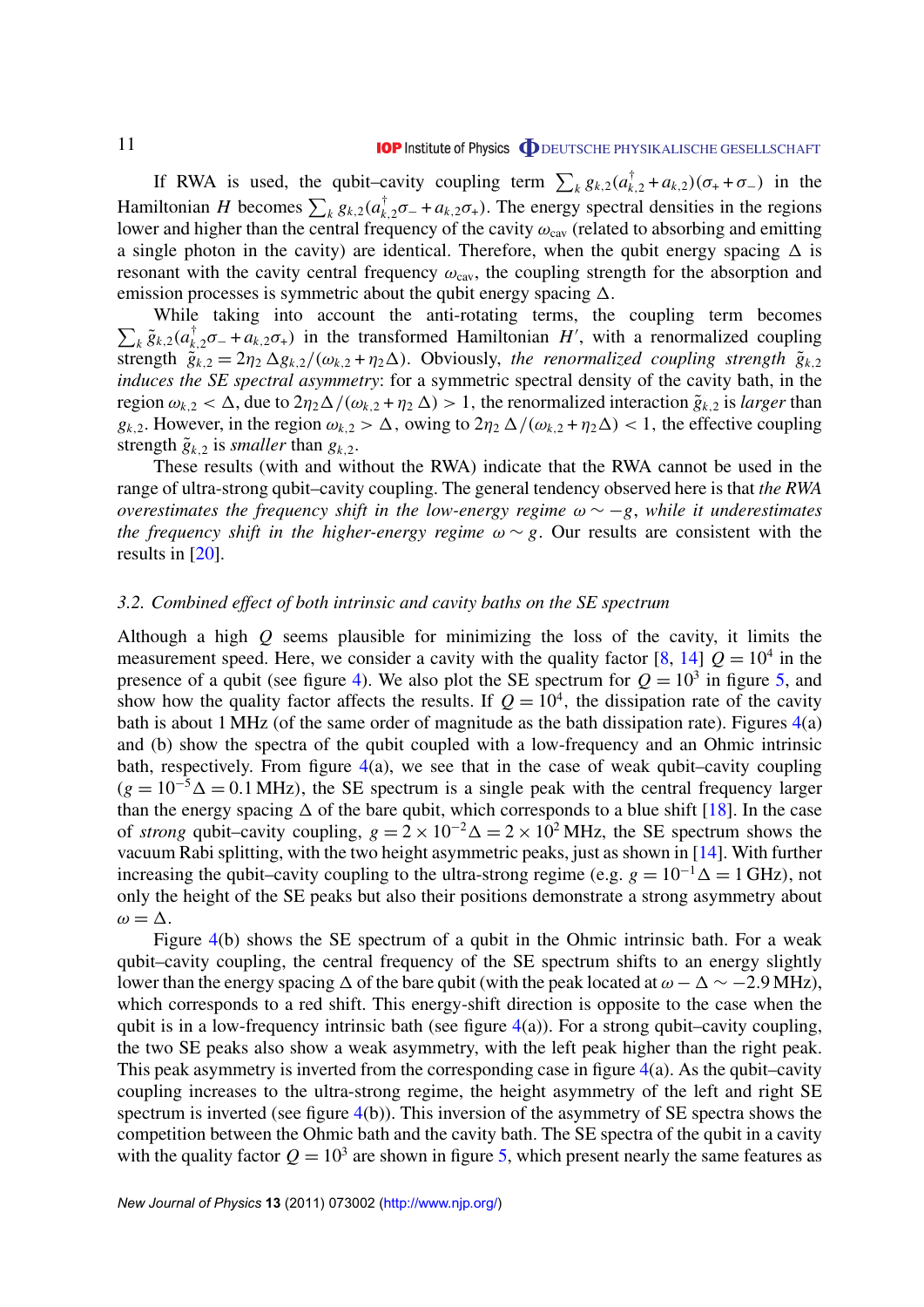<span id="page-11-0"></span>

**Figure 4.** The SE spectra of the qubit in resonance with the central frequency of the cavity for weak, strong and ultra-strong qubit–cavity interactions. The quality factor of the cavity is  $Q = 10^4$ . (a) Coupling strength to the low-frequency intrinsic bath of the qubit  $\alpha_{\text{low}} = 10^{-4}$ ; (b) coupling strength to the Ohmic intrinsic bath of the qubit  $\alpha_{Ohm} = 10^{-4}$ . To see the height asymmetry of the peaks clearly, the horizontal grid lines are plotted as a reference. Note that panel (a) demonstrates an obvious height asymmetry in the case of strong and ultra-strong qubit–cavity coupling and the asymmetry increases as the qubit–cavity coupling grows. Panel (b) shows the very small inverted height asymmetry of two peaks from panel (a) in the strong qubit–cavity coupling case, but as the qubit–cavity coupling increases to the ultra-strong regime, the height asymmetry of the right and left spectral peaks becomes inverted.

those in figure 4, in addition to the broader SE peaks in figure [5.](#page-12-0) This is because of an increased dissipation rate of the qubit induced by a larger cavity dissipation rate. These results are briefly summarized in table [1.](#page-13-0)

Figures 4 and [5](#page-12-0) show that the two SE peaks of the qubit in both low-frequency and Ohmic intrinsic baths show very different behavior; the right SE peak is higher than the left SE peak in both strong and ultra-strong qubit–cavity coupling regimes, whereas the right SE peak is lower than the left SE peak in the strong qubit–cavity coupling regime; in the ultra-strong qubit–cavity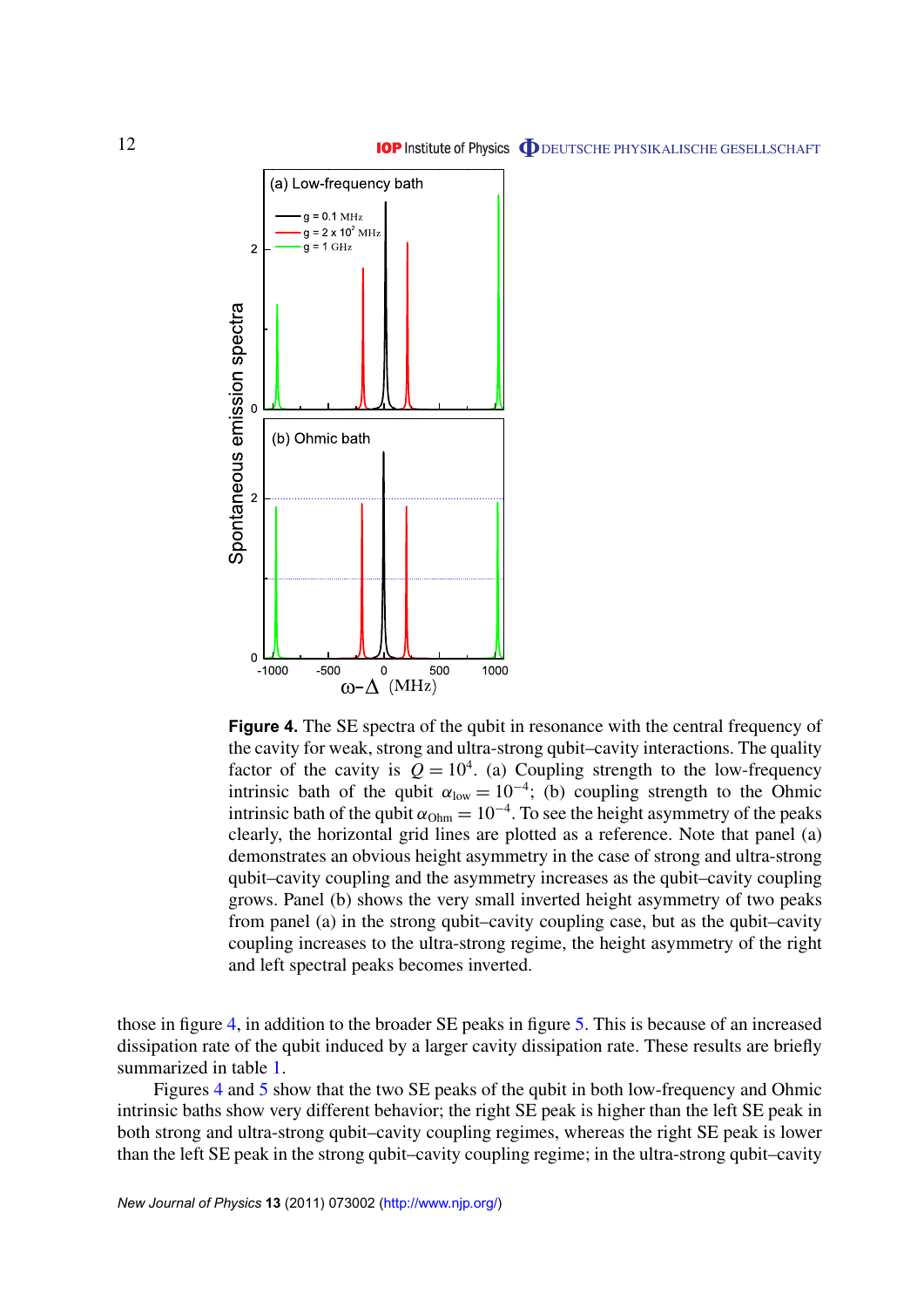#### **IOP** Institute of Physics **ODEUTSCHE PHYSIKALISCHE GESELLSCHAFT**

<span id="page-12-0"></span>

**Figure 5.** The SE spectra of the qubit in resonance with the central frequency of the cavity for weak, strong and ultra-strong qubit–cavity interactions. The quality factor of the cavity is  $Q = 10^3$ . (a) Coupling strength to the low-frequency intrinsic bath of the qubit  $\alpha_{\text{low}} = 10^{-4}$ ; (b) coupling strength to the Ohmic intrinsic bath of the qubit  $\alpha_{Ohm} = 10^{-4}$ . To see the height asymmetry of the peaks clearly, the horizontal grid lines are plotted as a reference. Note that panel (a) demonstrates obvious height asymmetry in the case of strong and ultra-strong qubit–cavity coupling and the asymmetry increases as the qubit–cavity coupling grows. Panel (b) shows inverted height asymmetry of two peaks from panel (a) in the strong qubit–cavity coupling case, but as the qubit–cavity coupling increases to the ultra-strong regime, the height asymmetry of the right and left spectral peaks is inverted.

coupling regime, the left SE peak is slightly lower than the right peak. In subsection [3.1,](#page-8-0) we have shown that in the Lorentzian cavity bath, the interaction in the region  $\omega_{k,2} < \Delta$ , due to the antirotating terms, is increased, and yet the coupling in the opposite direction is reduced. In the low-frequency intrinsic bath, dissipation of the qubit energy primarily occurs for energies lower than the energy spacing  $\Delta$ . Therefore, the energy shift and the asymmetry in the SE spectrum are constructively strengthened when both low-frequency and cavity baths coexist. However, energy dissipation in the Ohmic intrinsic bath mainly occurs for energies higher than the energy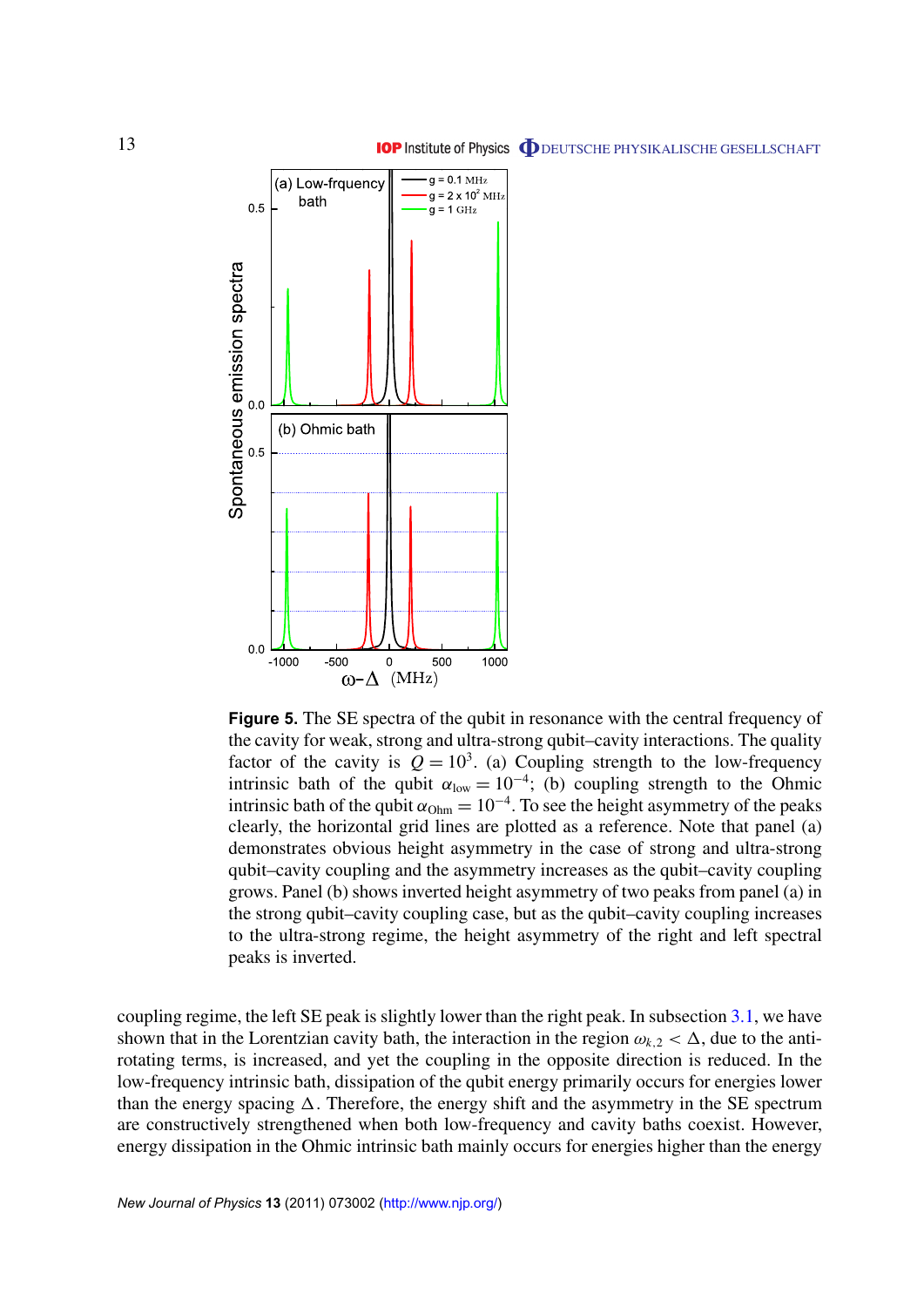<span id="page-13-0"></span>**Table 1.** A summary of our main results for the SE spectra in the case of strong and ultra-strong qubit–cavity couplings. The spectra with height asymmetric peaks and very asymmetric peaks are denoted by AS and VAS. The asterisks indicate the inverted peak height asymmetry from the AS in the low-frequency bath case. These results are described in detail in the main text.

| Bath          | Cavity         | Qubit-cavity coupling |        |              |
|---------------|----------------|-----------------------|--------|--------------|
|               | Quality factor | Weak                  | Strong | Ultra-strong |
| Low-frequency | High $Q$       | Single peak           | AS     | VAS          |
|               | Low $Q$        | Single peak           | AS     | VAS          |
| Ohmic         | High $Q$       | Single peak           | $AS^*$ | AS           |
|               | Low $O$        | Single peak           | $AS^*$ | AS           |

spacing  $\Delta$ , and this energy regime is opposite to that for the cavity bath. Therefore, the effects on the SE spectrum produced by the Ohmic intrinsic bath and the cavity bath compete with each other.

Therefore, the different asymmetric behavior of the SE spectrum of the qubit in the low-frequency and Ohmic baths may be used to identify the intrinsic noise of the qubit. In the experiment in [\[14\]](#page-19-0), the height asymmetric SE spectrum of the qubit in the strong qubit–cavity coupling regime shows that the right SE peak is higher than the left SE peak. This reveals that *the low-frequency intrinsic noise is dominant* in the superconducting qubit in [\[14\]](#page-19-0).

#### **4. Conclusion**

In conclusion, we have discussed the SE spectrum of a qubit in the environment described by two baths: an intrinsic bath and a cavity bath. We only considered that the central frequency of the cavity mode is resonant with the qubit energy spacing ( $\omega_{\text{cav}} = \Delta$ ). We analyzed in detail the qubit's SE spectrum in the weak, strong and ultra-strong coupling regimes, and compare the SE spectra in two kinds of qubit baths: low-frequency and Ohmic baths. In the low-frequency bath, the height asymmetry of the vacuum Rabi splitting peaks increases as the coupling strength grows. However, for the Ohmic bath, the height asymmetry of the SE spectrum is reduced and the height asymmetry of the left and right peaks is inverted, when the coupling strength is increased. Our results show that for strong qubit–cavity coupling, the combination of the anti-rotating terms and the properties of the baths can cause different types of asymmetries of the splitting peaks in the SE spectrum.

#### **Acknowledgments**

We are grateful to Adam Miranowicz for his helpful comments. FN acknowledges partial support from DARPA, AFOSR, the Laboratory of Physical Sciences, the National Security Agency, the Army Research Office, National Science Foundation grant number 0726909,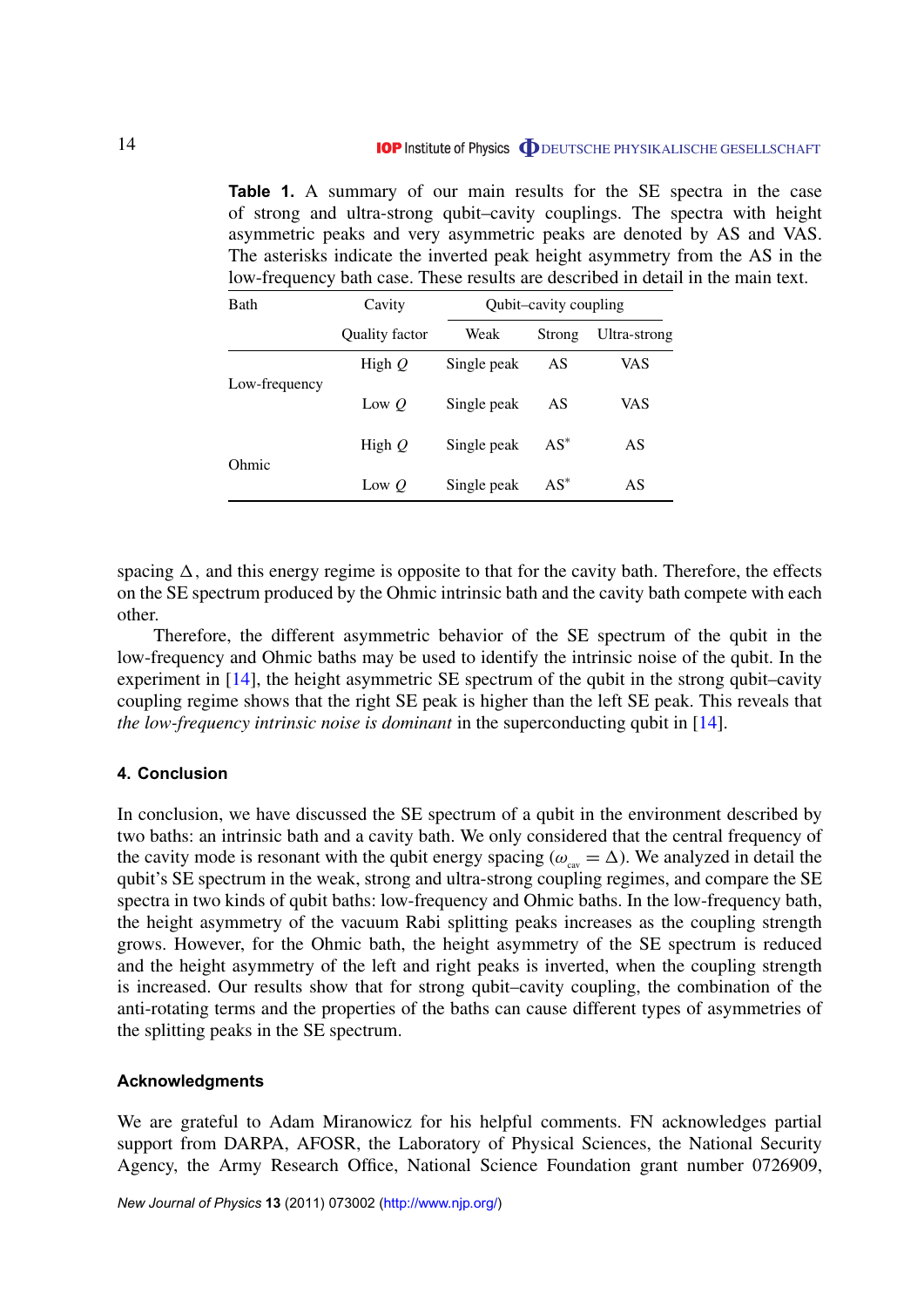<span id="page-14-0"></span>JSPS-RFBR contract number 09-02-92114, Grant-in-Aid for Scientific Research (S), MEXT Kakenhi on Quantum Cybernetics and Funding Program for Innovative R&D on S&T (FIRST). JQY acknowledges partial support from the National Natural Science Foundation of China under grant number 10625416, the National Basic Research Program of China under grant number 2009CB929300 and the ISTCP under grant number 2008DFA01930. X-FC acknowledges support from the National Natural Science Foundation of China under grant number 10904126 and the Fujian Province Natural Science Foundation under grant number 2009J05014.

#### **Appendix A. Two unitary transformations on two baths**

This appendix offers a detailed derivation of the transformed Hamiltonian [\(2\)](#page-4-0) from the original Hamiltonian [\(1\)](#page-3-0) through unitary transformations. To deal with the anti-rotating terms in equation [\(1\)](#page-3-0), we apply the first canonical transformation to the Hamiltonian *H*

$$
\tilde{H} = \exp(S_1)H\exp(-S_1),\tag{A.1}
$$

with

$$
S_1 = \sum_{k} \frac{g_{k,1}}{\omega_{k,1}} \xi_{k,1} (a_{k,1}^{\dagger} - a_{k,1}) \sigma_x.
$$
 (A.2)

Here a *k*-dependent variable  $\xi_{k1} = \omega_{k,1}/(\omega_{k,1} + \eta_1 \Delta)$  is introduced into the transformation. The transformed Hamiltonian  $\tilde{H}$  can be decomposed into three parts:

$$
\tilde{H} = \tilde{H}_0 + \tilde{H}_1 + \tilde{H}_2,\tag{A.3}
$$

with

$$
\tilde{H}_0 = \frac{1}{2} \eta_1 \Delta \sigma_z + \sum_{k,i} \omega_{k,i} a_{k,i}^\dagger a_{k,i} - \sum_k \frac{g_{k,1}^2}{\omega_{k,1}} \xi_{k,1} (2 - \xi_{k,1}),
$$
\n(A.4)

$$
\tilde{H}_1 = \sum_k 2\eta_1 \Delta \frac{g_{k,1} \xi_{k,1}}{\omega_{k,1}} (a_{k,1}^\dagger \sigma_- + a_{k,1} \sigma_+) + \sum_k g_{k,2} (a_{k,2}^\dagger + a_{k,2}) \sigma_x, \tag{A.5}
$$

$$
\tilde{H}_2 = \frac{1}{2} \Delta \sigma_z \left[ \cosh \left( \sum_k \frac{2g_{k,1}}{\omega_{k,1}} \xi_k (a_{k,1}^\dagger - a_{k,1}) \right) - \eta_1 \right] \n+ \mathrm{i} \frac{\Delta}{2} \sigma_y \left[ \sinh \left( \sum_k \frac{2g_{k,1}}{\omega_{k,1}} \xi_k (a_{k,1}^\dagger - a_{k,1}) \right) - \eta_1 \sum_k \frac{2g_{k,1}}{\omega_{k,1}} \xi_k (a_{k,1}^\dagger - a_{k,1}) \right], \quad (A.6)
$$

where  $\eta_1 = \exp[-\sum_k (2g_{k,1})^2 \xi_{k,1}^2 / 2\omega_{k,1}^2]$ . The parameter  $\eta_1$  is determined by  $\langle 0_{k,1} | \tilde{H}_2 | 0_{k,1} \rangle$ . Then  $\eta_1$  contains the contribution from zero-boson transition and is regarded as a renormalization factor of the qubit energy spacing  $\Delta$ .  $H_1$  contains the terms of single-boson transition, whose contribution to the physical quantities is of order  $\mathcal{O}(g_{k,1}^2)$ . The terms in  $\tilde{H}_2$ are related to the double- and multiboson nondiagonal transitions such as  $a_k^{\dagger}$  $\frac{1}{k}$ <sub>k</sub>,1 $a_k^{\dagger}$  $a_{k,1}$  and  $a_{k,1}a_{k',1}$ , whose contributions to the physical quantities are of order  $\mathcal{O}(g_{k,1}^4)$ . In the zero-temperature case,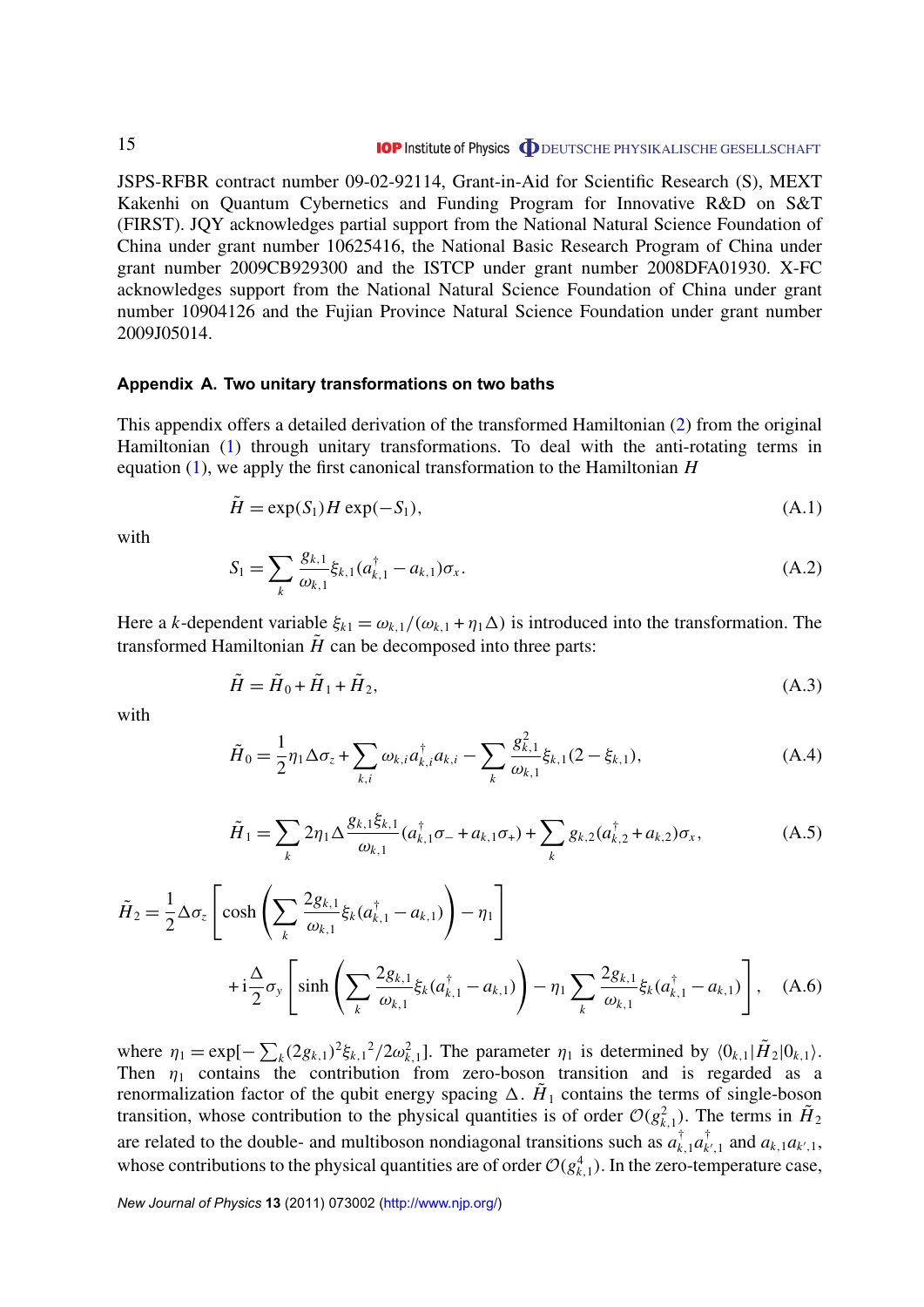#### **IOP** Institute of Physics **ODEUTSCHE PHYSIKALISCHE GESELLSCHAFT**

<span id="page-15-0"></span>the contribution from these multiboson nondiagonal transitions may be dropped safely. So, in the following calculation, we dropped all the higher-order terms in  $H_2$ . Thus, the effective transformed Hamiltonian can be derived as

$$
\tilde{H} \approx \frac{1}{2} \eta_1 \Delta \sigma_z + \sum_{k,i} \omega_{k,i} a_{k,i}^\dagger a_{k,i} + \sum_k g_{k,2} (a_{k,2}^\dagger + a_{k,2}) \sigma_x + \sum_k \tilde{g}_{k,1} (a_{k,1}^\dagger \sigma_- + a_{k,1}^- \sigma_+), \tag{A.7}
$$

with  $\tilde{g}_{k,1} = 2\eta_1 \Delta g_{k,1}/(\omega_{k,1} + \eta_1 \Delta)$ .

Then, we apply a second similar transformation to the transformed Hamiltonian *H*:  $H' = \exp(S_2) \tilde{H} \exp(-S_2)$ , with  $S_2 = \sum_k$ *gk*,<sup>2</sup>  $\frac{g_{k,2}}{\omega_{k,2}} \xi_{k,2} (a_{k,2}^{\dagger} - a_{k,2}) \sigma_x$  and  $\xi_{k,2} = \omega_{k,2} / (\omega_{k,2} + \eta_2 \Delta),$ and obtain

$$
H' = H'_0 + H'_1 + H'_2,\tag{A.8}
$$

with

$$
H'_{0} = \frac{1}{2} \eta_{1} \eta_{2} \Delta \sigma_{z} + \sum_{k,i} \omega_{k,i} a_{k,i}^{\dagger} a_{k,i} - \sum_{k,i} \frac{g_{k,i}^{2}}{\omega_{k,i}} \xi_{k,i} (2 - \xi_{k,i}), \tag{A.9}
$$

$$
H'_{1} = \sum_{k,i} 2\eta_{i} \Delta \frac{g_{k,i} \xi_{k,i}}{\omega_{k,i}} (a_{k,i}^{\dagger} \sigma_{-} + a_{k,i} \sigma_{+}),
$$
 (A.10)

$$
H'_{2} = \frac{1}{2} \Delta \sigma_{z} \left[ \cosh \left( \sum_{k} \frac{2g_{k,2}}{\omega_{k,2}} \xi_{k,2} (a_{k,2}^{\dagger} - a_{k,2}) \right) - \eta_{2} \right]
$$
  
+  $i \frac{\Delta}{2} \sigma_{y} \left[ \sinh \left( \sum_{k} \frac{2g_{k,2}}{\omega_{k,2}} \xi_{k,2} (a_{k,2}^{\dagger} - a_{k,2}) \right) - \eta_{2} \sum_{k} \frac{2g_{k,2}}{\omega_{k,2}} \xi_{k,2} (a_{k,2}^{\dagger} - a_{k,2}) \right],$  (A.11)

where  $\eta_2 = \exp[-\sum_k (2g_{k,2})^2 \xi_{k,2}^2 / 2\omega_{k,2}^2]$ . This  $\eta_2$  is one more renormalization factor of  $\Delta$ from the second bath. Because the constant term  $\sum_{k,i} g_{k,i}^2 \xi_{k,i} (2 - \xi_{k,i})/\omega_{k,i}$  has no effect on the dynamics evolution, we neglect it. As in the same approximation of the first transformation, we drop the higher-order terms in  $H_2'$  $\frac{1}{2}$  and the mixed effect of two baths, whose contributions to the physical quantities are  $\mathcal{O}(g_{k,2}^4)$  or  $\mathcal{O}(g_{k,1}^2 g_{k,2}^2)$ . At last, we obtain the transformed Hamiltonian *H*<sup>1</sup>

$$
H' \approx \frac{1}{2} \eta_1 \eta_2 \Delta \sigma_z + \sum_{k,i} \omega_{k,i} a_{k,i}^\dagger a_{k,i} + \sum_{k,i} \tilde{g}_{k,i} (a_{k,i}^\dagger \sigma_z + a_{k,i}^- \sigma_z), \tag{A.12}
$$

with  $\tilde{g}_{k,i} = 2\eta_i \Delta g_{k,i}/(\omega_{k,i} + \eta_i \Delta)$ .

#### **Appendix B. Solution of the equation of motion for the density matrix**

This appendix offers detailed calculations for solving the master equation in equation [\(18\)](#page-6-0). We use the basis  $|1\rangle = |\downarrow\rangle$  and  $|2\rangle = |\uparrow\rangle$ , where  $\sigma_z |\downarrow\rangle = |\downarrow\rangle$ ,  $\sigma_z |\uparrow\rangle = -|\uparrow\rangle$ , to define the reduced density matrices of the qubit. Using the Laplace transform

$$
\tilde{\rho}(p) = \mathcal{L}[\rho(t)] = \int_0^\infty dt \rho(t) \exp(-pt)
$$
\n(B.1)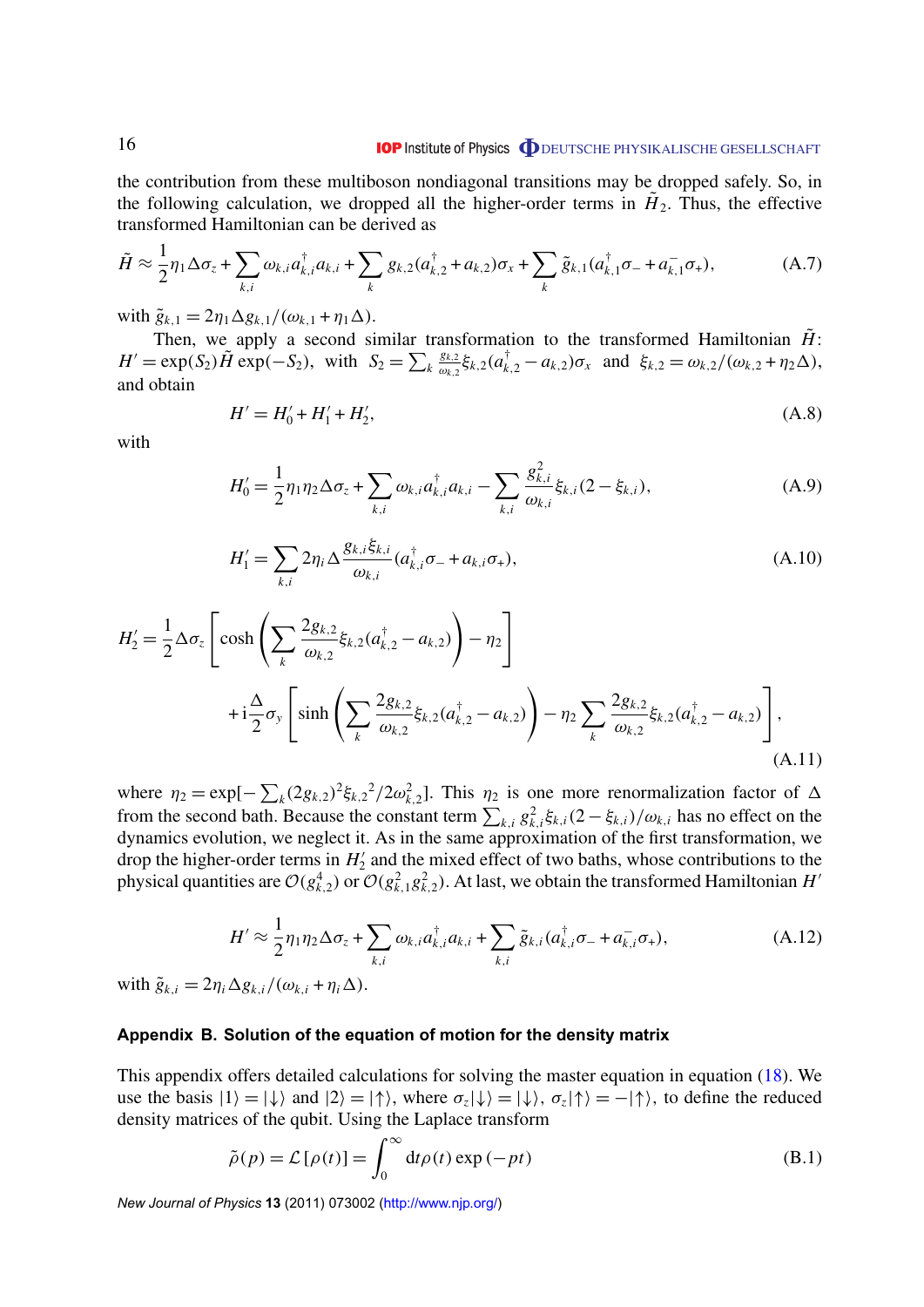<span id="page-16-0"></span>and the convolution theorem

$$
\mathcal{L}\left[\int_0^t dt' f_1(t') f_2(t-t')\right] = \mathcal{L}\left[f_1(t)\right] \mathcal{L}\left[f_2(t)\right],\tag{B.2}
$$

the master equation  $(18)$  for the qubit system can be solved as

$$
p\tilde{\rho}_S^{I'}(p) - \rho_S'(0) = -A_-\sigma_+\sigma_-\tilde{\rho}_S^{I'}(p) + (A_+ + A_-)\sigma_-\tilde{\rho}_S^{I'}(p)\sigma_+ - A_+\tilde{\rho}_S^{I'}(p)\sigma_+\sigma_-, \tag{B.3}
$$

where

$$
A_{\pm} = \sum_{k,i}^{2} \tilde{g}_{k,i}^{2} / [p \pm i(\omega_{k,i} - \eta \Delta)].
$$
 (B.4)

Equation [\(18\)](#page-6-0) is a Lyapunov matrix equation.

The Kronecker product property in matrix theory shows that

$$
Vec(M_1\rho M_2) = M_1 \otimes M_2^{\mathrm{T}} \operatorname{Vec}(\rho), \tag{B.5}
$$

where Vec( $\rho$ ) represents the vector expanding matrix  $\rho$  along rows, and the superscript T denotes the transpose of the matrix. We expand the matrix equation in equation  $(B.3)$  into vectors along rows

$$
U(p) \operatorname{Vec}[\tilde{\rho}_S^{\mathrm{I}'}(p)] = \operatorname{Vec}[\rho_S'(0)],\tag{B.6}
$$

where

$$
U(p) = pI_4 + A_1 I_2 \otimes (\sigma_+ \sigma_-)^T - (A_- + A_+) \sigma_- \otimes \sigma_+^T + A_-(\sigma_+ \sigma_-) \otimes I_2,
$$
\n(B.7)

where  $I_n$  is the  $n \times n$  identity matrix. Thus, the  $2 \times 2$  matrix equation (B.3) is transformed to the  $4 \times 4$  vector equation (B.6). The solution of equation (B.6) can be formally written as

$$
\text{Vec}\left[\tilde{\rho}_S^{I'}(p)\right] = U(p)^{-1}\text{Vec}[\rho_S'(0)],\tag{B.8}
$$

with

$$
U(p)^{-1} = \begin{pmatrix} \frac{1}{p+A_+ + A_-} & 0 & 0 & 0\\ 0 & \frac{1}{p+A_-} & 0 & 0\\ 0 & 0 & \frac{1}{p+A_+} & 0\\ \frac{1}{p} - \frac{1}{p+A_+ + A_-} & 0 & 0 & \frac{1}{p} \end{pmatrix}.
$$
 (B.9)

Using the inverse Laplace transform

$$
\alpha(t) = \mathcal{L}^{-1}[\tilde{\alpha}(p)] = \frac{1}{2\pi i} \int_{\sigma - i\infty}^{\sigma + i\infty} dp \, \tilde{\alpha}(p) \exp(pt), \qquad (B.10)
$$

we obtain

$$
\text{Vec}[\rho_S^{I'}(t)] = \mathcal{L}^{-1} U(p)^{-1} \text{Vec}[\rho_S'(0)].
$$
\n(B.11)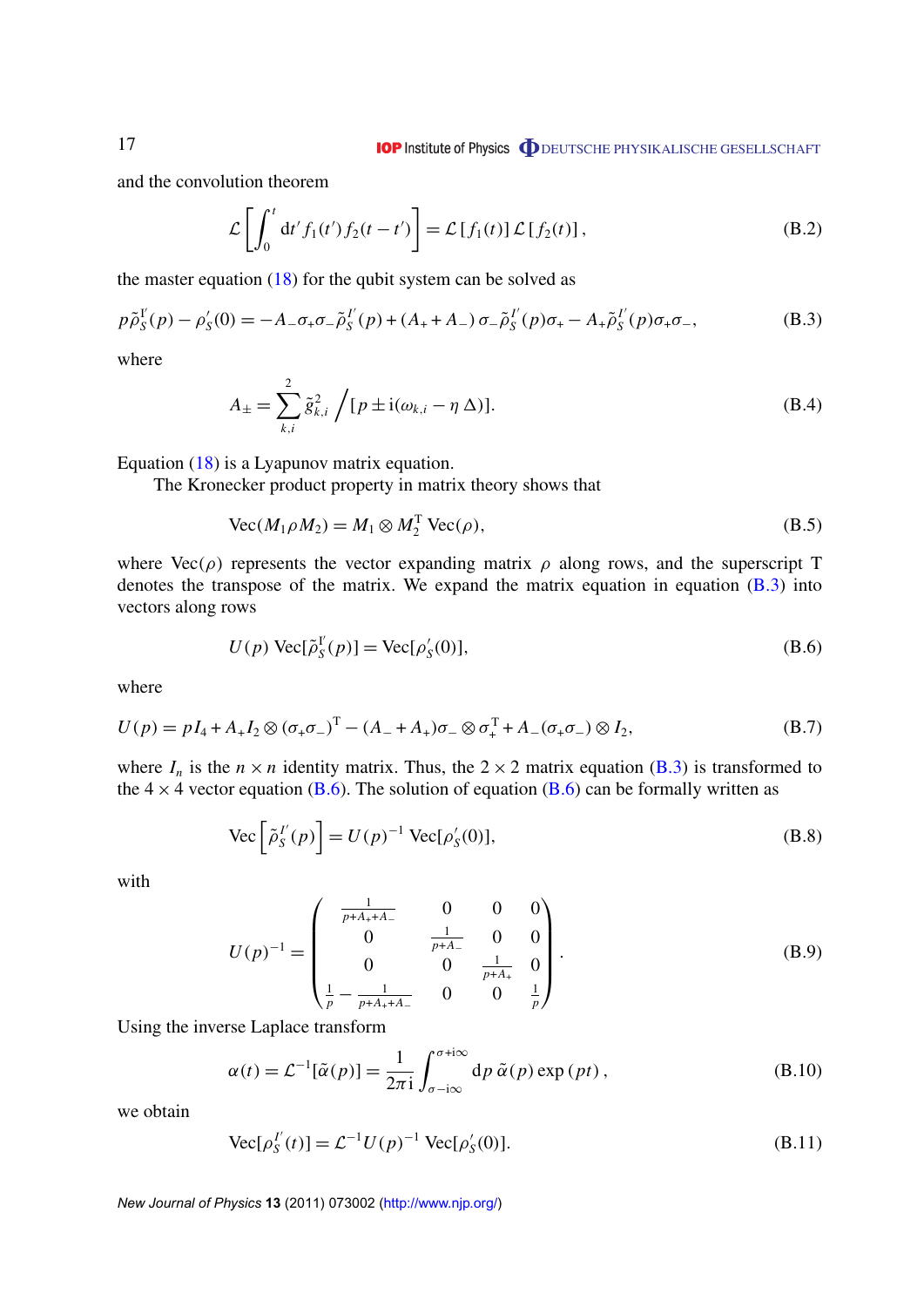#### **IOP Institute of Physics ODEUTSCHE PHYSIKALISCHE GESELLSCHAFT**

Then,  $\rho_S^{I'}$  $S<sub>S</sub><sup>T</sup>$  (*t*) is given by

$$
\rho_S^{I'}(t) = \mathcal{L}^{-1} \left( \begin{bmatrix} \frac{\rho_{11}(0)}{p+A_++A_-} \\ \frac{\rho_{21}(0)}{p+A_-} \end{bmatrix} \begin{bmatrix} \frac{\rho_{12}(0)}{p+A_+} \\ \frac{\rho_{11}(0)}{p} - \frac{\rho_{11}(0)}{p+A_++A_-} + \frac{\rho_{22}(0)}{p} \end{bmatrix} \right).
$$
(B.12)

Below we calculate the inverse Laplace transform  $\mathcal{L}^{-1}(\frac{1}{n+1})$  $\frac{1}{p+A_{\pm}}$ ) and  $\mathcal{L}^{-1}(\frac{1}{p+A_{\pm}})$ *p*+*A*++*A*<sup>−</sup> ). From equation  $(B.10)$ , we have

$$
\mathcal{L}^{-1}\left(\frac{1}{p+A_{-}}\right) = \frac{1}{2\pi i} \int_{\sigma - i\infty}^{\sigma + i\infty} \frac{\exp(pt)}{p + \sum_{k,i} \tilde{g}_{k,i}^{2}/[p - i(\omega_{k,i} - \eta \Delta)]} \, \mathrm{d}p. \tag{B.13}
$$

With *p* replaced by  $i\omega + 0^+$  [\[37\]](#page-20-0), the above expression becomes

$$
\mathcal{L}^{-1}\left(\frac{1}{p+A_{-}}\right) = \frac{1}{2\pi i} \int_{-\infty}^{+\infty} \frac{\exp(i\omega t)}{\omega - \sum_{k,i} \tilde{g}_{k,i}^{2} / [( \omega + \eta \Delta ) - \omega_{k,i} - i0^{+} ]} d\omega.
$$
 (B.14)

For the term  $\sum_k \tilde{g}_{k,i}^2/(\omega - \omega_{k,i} - i0^+)$ , we denote the real and imaginary parts as  $R_i(\omega)$  and  $\Gamma_i(\omega)$ , where  $i = 1$  for the intrinsic bath and  $i = 2$  for the cavity bath. Explicitly, we can write

$$
R_i(\omega) = \wp \left( \sum_k \frac{\tilde{g}_{k,1}^2}{\omega - \omega_{k,1}} \right)
$$
  
= 
$$
\wp \left[ \int_0^\infty d\omega' \left( \frac{2\eta_1 \Delta}{\omega' + \eta_1 \Delta} \right)^2 \frac{J_1(\omega')}{(\omega - \omega')} \right],
$$
 (B.15)

and

$$
\Gamma_i(\omega) = \pi \sum_k \tilde{g}_{k,i}^2 \delta(\omega - \omega_{k,1})
$$
  
=  $\pi \left(\frac{2\eta_i \Delta}{\omega + \eta_i \Delta}\right)^2 J_i(\omega),$  (B.16)

where  $\wp$  stands for the Cauchy principal value. Let  $R(\omega) = R_1(\omega) + R_2(\omega)$  and  $\Gamma(\omega) = \Gamma_1(\omega) +$  $\Gamma_2(\omega)$ ; then we have

$$
\mathcal{L}^{-1}\left(\frac{1}{p+A_{-}}\right) = \frac{1}{2\pi i} \int_{-\infty}^{+\infty} \frac{\exp(i\omega t)}{\omega - R(\omega + \eta \Delta) - i\Gamma(\omega + \eta \Delta)} d\omega.
$$
 (B.17)

Similarly,  $\mathcal{L}^{-1} \frac{1}{n+1}$  $\frac{1}{p+A_{+}}$  and  $\mathcal{L}^{-1} \frac{1}{p+A_{+}}$  $\frac{1}{p+A_++A_-}$  can also be derived as

$$
\mathcal{L}^{-1}\left(\frac{1}{p+A_{+}}\right) = \left[\mathcal{L}^{-1}\left(\frac{1}{p+A_{-}}\right)\right]^{*}
$$
\n(B.18)

and

$$
\mathcal{L}^{-1}\left(\frac{1}{p+A_{+}+A_{-}}\right)
$$
  
=  $\frac{1}{2\pi i}\int_{-\infty}^{+\infty} \frac{\exp(i\omega t)}{\omega - R(\omega+\Delta\eta) + R(\Delta\eta-\omega) - i\left[\Gamma(\omega+\Delta\eta) + \Gamma(\Delta\eta-\omega)\right]}d\omega.$  (B.19)

*New Journal of Physics* **13** (2011) 073002 [\(http://www.njp.org/\)](http://www.njp.org/)

<span id="page-17-0"></span>18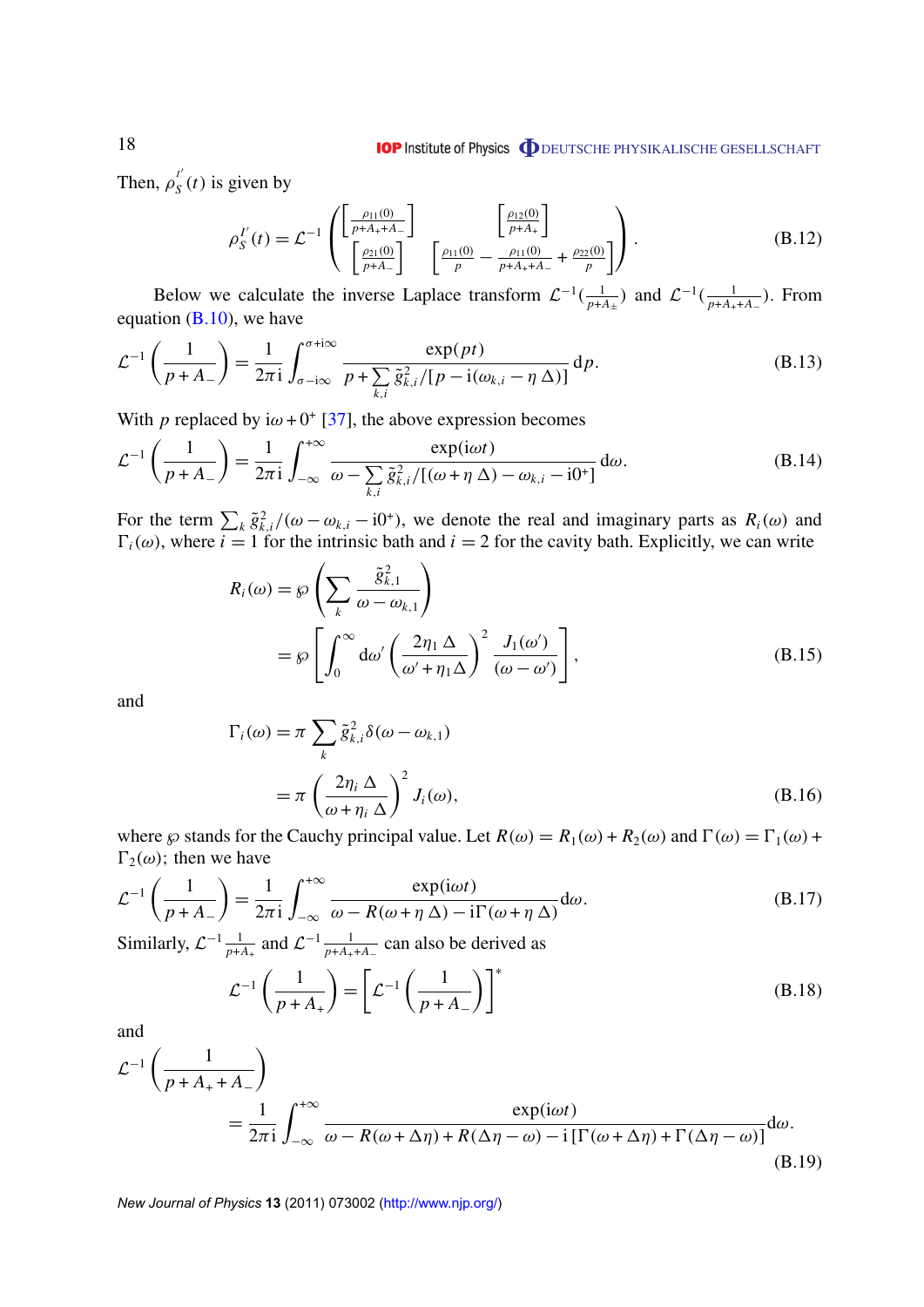#### <span id="page-18-0"></span>**Appendix C. Derivation of equation [\(25\)](#page-7-0)**

Below, we prove that equation [\(25\)](#page-7-0) is established through solving the Schrödinger equation beyond the RWA in the transformed Hamiltonian [\(2\)](#page-4-0). Since the total excitation number operator of the qubit–cavity system,  $N = \sum_{k,i} a_k^{\dagger}$  $\int_{k,i}^{T} a_{k,i} + (1 + \sigma_z) / 2$ , in the transformed Hamiltonian is a conserved observable, i.e.  $[N, H^{\prime}] = 0$ , it is reasonable to restrict our discussion to the singleparticle excitation subspace. A general state in this subspace can be written as

$$
|\Phi(t)\rangle = \chi(t) \, |s2\rangle \prod_{k} |0_{k,1} 0_{k,2}\rangle + \sum_{k,i} \beta_{k,i}(t) \, |s1\rangle \prod_{k} |0_{k,\bar{i}} 1_{k,i}\rangle, \tag{C.1}
$$

where the state  $\left\{0_{k,\bar{i}}1_{k,i}\right\}$  means either a cavity bath or a qubit intrinsic bath with one quantum excitation. Substituting  $|\Phi(t)\rangle$  into the Schrödinger equation, we have

$$
i\frac{d\chi(t)}{dt} = \frac{\eta \Delta}{2} \chi(t) + \sum_{k,i} \tilde{g}_{k,i}^2 \beta_{k,i}(t),
$$
 (C.2)

$$
i\frac{d\beta_{k,i}(t)}{dt} = \left(\omega_{k,i} - \frac{\eta \Delta}{2}\right)\beta_{k,i}(t) + \sum_{k,i} \tilde{g}_{k,i}^2 \chi(t).
$$
 (C.3)

Applying the transformation

$$
\chi(t) = \tilde{\chi}(t) \exp\left(-i\frac{\eta \Delta}{2}t\right),\tag{C.4}
$$

$$
\beta_{k,i}(t) = \tilde{\beta}_{k,i}(t) \exp\left[-i\left(\omega_{k,i} - \frac{\eta \Delta}{2}\right)t\right],
$$
\n(C.5)

equations  $(C.2)$  and  $(C.3)$  are simplified to

$$
\frac{\mathrm{d}\tilde{\chi}(t)}{\mathrm{d}t} = -\mathrm{i}\sum_{k,i}\tilde{g}_{k,i}^2\tilde{\beta}_{k,i}(t)\exp\left[-\mathrm{i}(\omega_{k,i}-\eta\,\Delta)t\right],\tag{C.6}
$$

$$
\frac{\mathrm{d}\tilde{\beta}_{k,i}(t)}{\mathrm{d}t} = -\mathrm{i}\tilde{g}_{k,i}^2 \tilde{\chi}(t) \exp\left[\mathrm{i}(\omega_{k,i} - \eta \Delta)t\right]. \tag{C.7}
$$

Integrating equation  $(C.7)$  and substituting it into equation  $(C.6)$ , we obtain

$$
\frac{d\tilde{\chi}(t)}{dt} = -\int_0^t \sum_{k,i} \tilde{g}_{k,i}^2 \exp[-i(\omega_{k,i} - \eta \Delta)(t - t')] \tilde{\chi}(t') dt'.
$$
 (C.8)

This integro-differential equation (C.8) is solved exactly by Laplace transformation:

$$
\overline{\tilde{\chi}(p)} = \frac{1}{p + A_{+}} = \frac{\tilde{\chi}(0)}{p + \sum_{k,i} \tilde{g}_{k,i}^{2} / [p - i(\eta \Delta - \omega_{k,i})]}.
$$
(C.9)

When the initial state is an excited state,  $|\psi'(0)\rangle = |\uparrow\rangle \otimes \prod_k |0_{k,1}, 0_{k,2}\rangle$ , i.e.  $\tilde{\chi}(0) = 1$ . Applying the inverse Laplace transformation, we obtain

$$
\tilde{\chi}(t) = \left(\mathcal{L}^{-1} \frac{1}{p + A_{+}}\right)_{t}.
$$
\n(C.10)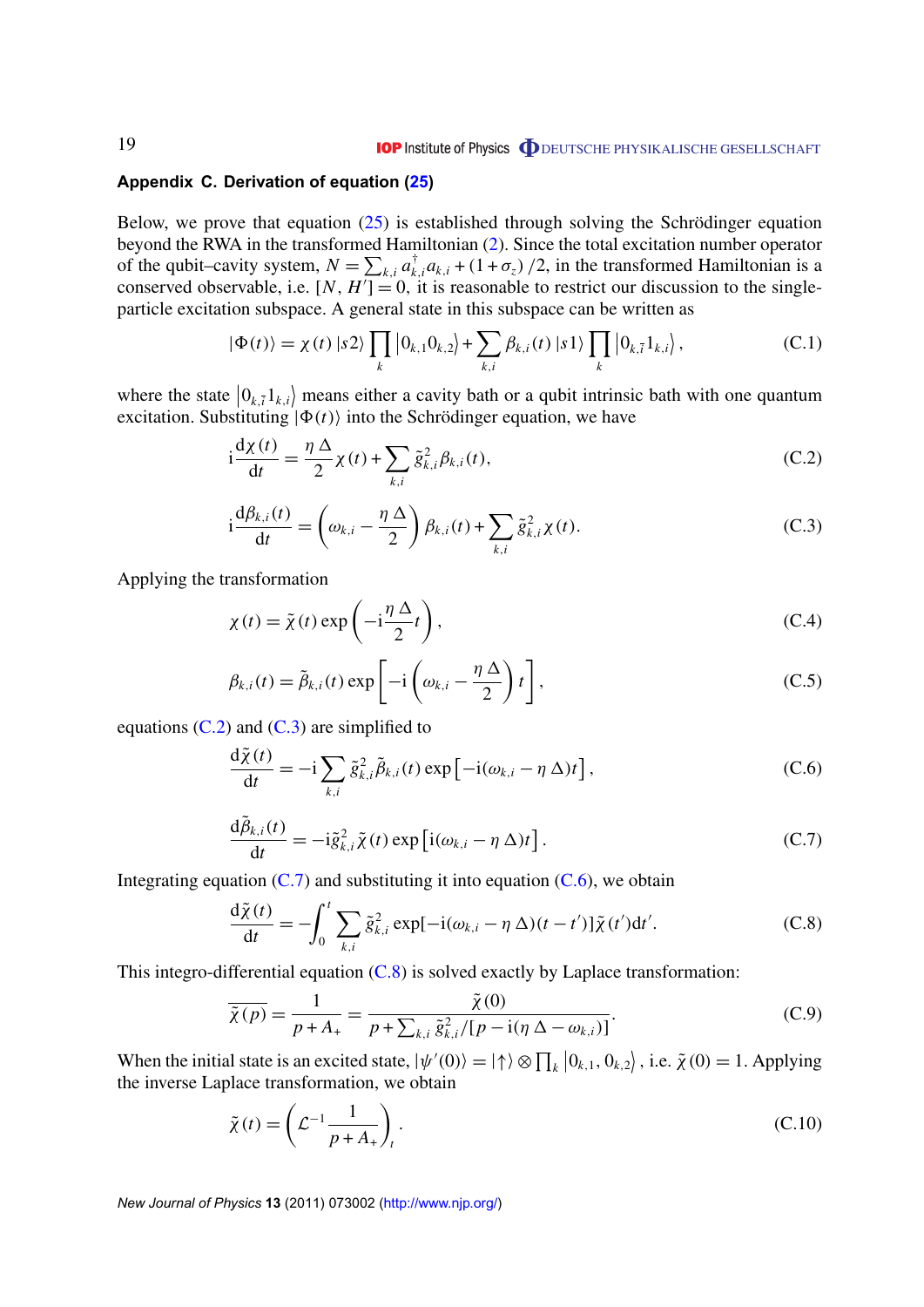<span id="page-19-0"></span>Combining equation [\(B.18\)](#page-17-0), the dynamic evolution of the density matrix element  $\rho'_{11}$  is expressed as

$$
\rho'_{11}(t) = \chi^*(t) \times \chi(t) \n= \left( \mathcal{L}^{-1} \frac{1}{p + A_+} \right)_t \times \left( \mathcal{L}^{-1} \frac{1}{p + A_-} \right)_t.
$$
\n(C.11)

#### **References**

- [1] Khitrova G, Gibbs H M, Kira M, Koch S W and Scherer A 2006 *Nat. Phys.* **2** [81](http://dx.doi.org/10.1038/nphys227)
- [2] Gunter G *et al* 2009 *Nature* **[458](http://dx.doi.org/10.1038/nature07838)** 178
- [3] You J Q and Nori F 2005 *Phys. Today* **58** [42](http://dx.doi.org/10.1063/1.2155757) You J Q and Nori F 2011 *Nature* **474** [589](http://dx.doi.org/10.1038/nature10122)
- [4] Schoelkopf R J and Girvin S M 2008 *Nature* **[451](http://dx.doi.org/10.1038/451664a)** 664
- [5] Ashhab S and Nori F 2010 *Phys. Rev.* A **81** [042311](http://dx.doi.org/10.1103/PhysRevA.81.042311)
- [6] Reuther G M *et al* 2010 *Phys. Rev.* B **81** [144510](http://dx.doi.org/10.1103/PhysRevB.81.144510)
- [7] You J Q and Nori F 2003 *Phys. Rev.* B **68** [064509](http://dx.doi.org/10.1103/PhysRevB.68.064509)
- [8] Blais A, Huang R S, Wallraff A, Girvin S M and Schoelkopf R J 2004 *Phys. Rev.* A **69** [062320](http://dx.doi.org/10.1103/PhysRevA.69.062320)
- [9] Lev Bishop S, Chow J M, Koch J, Houck A A, Devoret M H, Thuneberg E, Girvin S M and Schoelkopf R J 2009 *Nat. Phys.* **5** [105](http://dx.doi.org/10.1038/nphys1154)
- [10] Fink J M *et al* 2010 arXiv[:1003.1161v1](http://arxiv.org/abs/1003.1161v1)
- [11] Thompson R J, Rempe G and Kimble H J 1992 *Phys. Rev. Lett.* **68** [1132](http://dx.doi.org/10.1103/PhysRevLett.68.1132)
- [12] Reithmaier J P, Sek G, Löffler A, Hofmann C, Kuhn S, Reitzenstein S, Keldysh L V, Kulakovskii V D, Reinecke T L and Forchel A 2004 *Nature* **[432](http://dx.doi.org/10.1038/nature02969)** 197
- [13] Yoshie T, Scherer A, Hendrickson J, Khitrova G, Gibbs H M, Rupper G, Ell C, Shchekin O B and Deppe D G 2004 *Nature* **[432](http://dx.doi.org/10.1038/nature03119)** 200
- [14] Wallraff A, Schuster D I, Blais A, Frunzio L, Huang R-S, Majer J, Kumar S, Girvin S M and Schoelkopf R J 2004 *Nature* **[431](http://dx.doi.org/10.1038/nature02851)** 162
- [15] Bloch F and Siegert A 1940 *Phys. Rev.* **57** [522](http://dx.doi.org/10.1103/PhysRev.57.522)
- [16] Shirley J H 1965 *Phys. Rev.* **138** [B979](http://dx.doi.org/10.1103/PhysRev.138.B979)
- [17] Wei C, Holmstromk S A, Sellarsy M J, Mansony N B and Ficek Z 1997 *J. Phys. B: At. Mol. Opt. Phys.* **30** [2735](http://dx.doi.org/10.1088/0953-4075/30/11/022)
- [18] Cao X, You J Q, Zheng H, Kofman A G and Nori F 2010 *Phys. Rev.* A **82** [022119](http://dx.doi.org/10.1103/PhysRevA.82.022119)
- [19] De Liberato S, Ciuti C and Carusotto I 2007 *Phys. Rev. Lett.* **98** [103602](http://dx.doi.org/10.1103/PhysRevLett.98.103602)
- [20] Zueco D, Reuther G M, Kohler S and Hanggi P 2009 *Phys. Rev.* A **80** [033846](http://dx.doi.org/10.1103/PhysRevA.80.033846)
- [21] Niemczyk T 2010 *Nat. Phys.* **6** [772](http://dx.doi.org/10.1038/nphys1730)
- [22] Johansson J R, Johansson G, Wilson C M and Nori F 2009 *Phys. Rev. Lett.* **103** [147003](http://dx.doi.org/10.1103/PhysRevLett.103.147003) Johansson J R, Johansson G, Wilson C M and Nori F 2010 *Phys. Rev.* A **82** [052509](http://dx.doi.org/10.1103/PhysRevA.82.052509)
- [23] De Liberato S, Gerace D, Carusotto I and Ciuti C 2009 *Phys. Rev.* A **80** [053810](http://dx.doi.org/10.1103/PhysRevA.80.053810)
- [24] Uchiyama C, Aihara M, Saeki M and Miyashita S 2009 *Phys. Rev.* E **80** [021128](http://dx.doi.org/10.1103/PhysRevE.80.021128)
- [25] Ciuti C and Carusotto I 2006 *Phys. Rev.* A **74** [033811](http://dx.doi.org/10.1103/PhysRevA.74.033811)
- [26] Devoret M, Girvin S and Schoelkopf R 2007 *Ann. Phys.* **16** [767](http://dx.doi.org/10.1002/(ISSN)1521-3889)
- [27] McDermott R 2009 *IEEE Trans. Appl. Supercond.* **[19](http://dx.doi.org/10.1109/TASC.2008.2012255)** 2
- [28] Mazzola L, Maniscalco S, Piilo J, Suominen K-A and Garraway B M 2009 *Phys. Rev.* A **79** [042302](http://dx.doi.org/10.1103/PhysRevA.79.042302)
- [29] Mintert F, Carvalho A R R, Kus M and Buchleitner A 2005 *Phys. Rep.* 415 [207](http://dx.doi.org/10.1016/j.physrep.2005.04.006)
- [30] Scully M O and Zubairy M S 1997 *Quantum Optics* (Cambridge: Cambridge University Press) Ficek Z and Tanas R 2002 *Phys. Rep.* [372](http://dx.doi.org/10.1016/S0370-1573(02)00368-X) 369
- [31] Carmichael H J 2002 *Statistical Methods in Quantum Optics 1* (New York: Springer) Carmichael H J, Brecha R J, Raizen M G, Kimble H J and Rice P R 1989 *Phys. Rev.* A **40** [5516](http://dx.doi.org/10.1103/PhysRevA.40.5516)